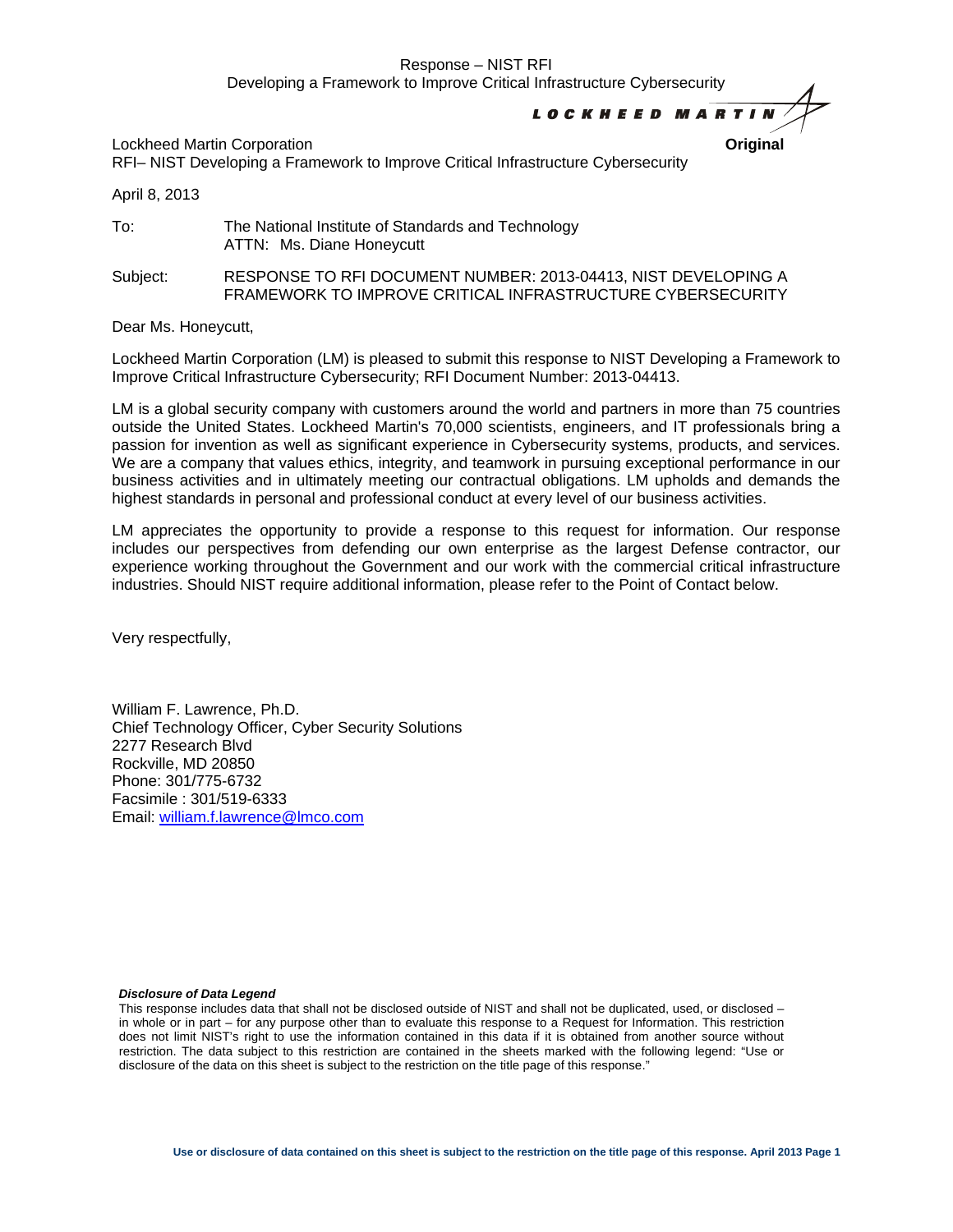# Table of Contents

| 3.0 USE OF FRAMEWORKS, STANDARDS, GUIDELINES, AND BEST PRACTICES 11 |  |
|---------------------------------------------------------------------|--|
|                                                                     |  |
|                                                                     |  |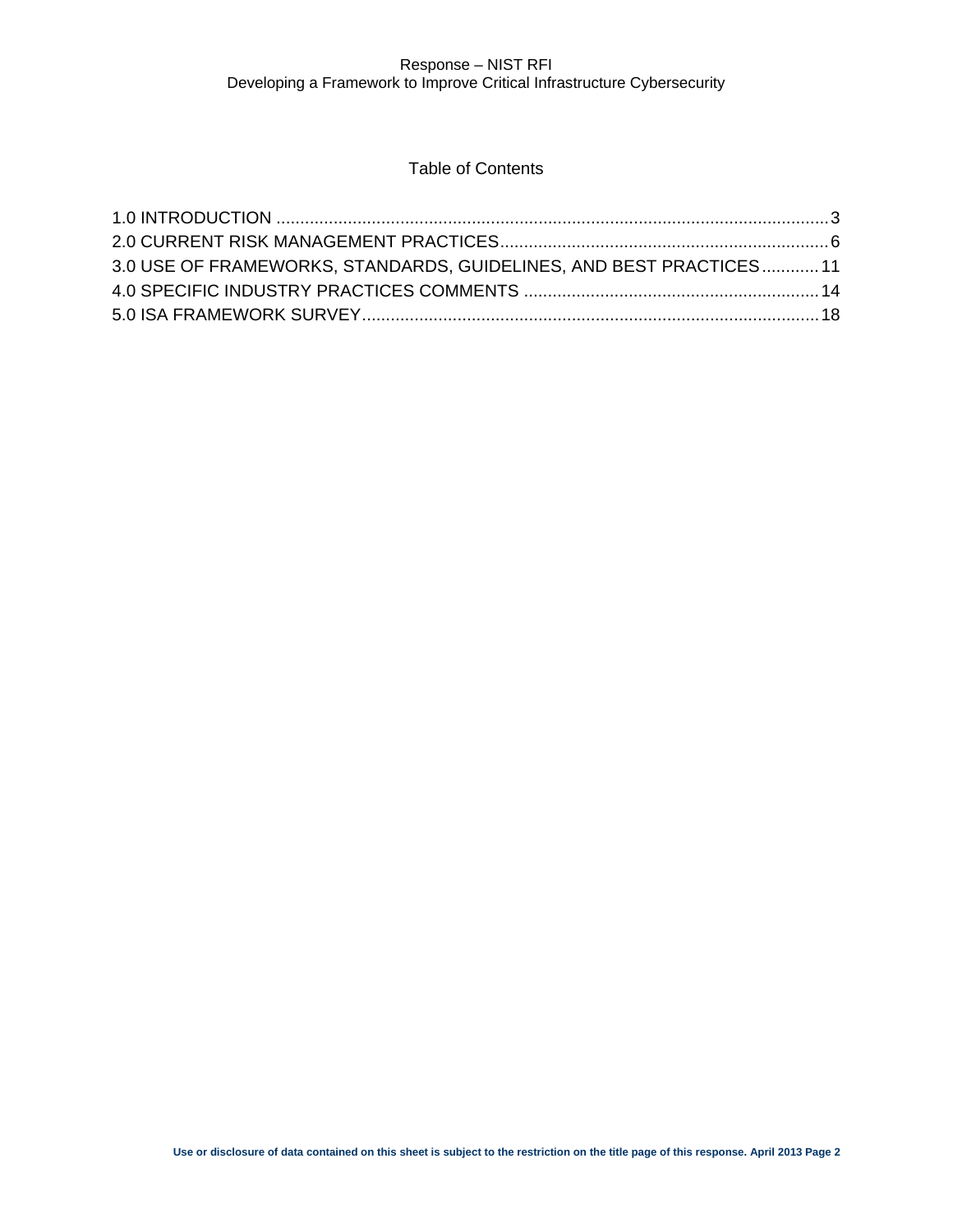#### <span id="page-2-0"></span>**1.0 INTRODUCTION**

#### *Lockheed Martin Background Information*

Headquartered in Bethesda, MD, Lockheed Martin (LM) is a global security company that employs 120,000 people worldwide and is principally engaged in the research, design, development, manufacture, integration and sustainment of advanced technology systems, products and services. LM engineers literally span the globe, overseeing more than 4,000 programs at 600 locations in all 50 states and in 75 countries. LM is organized around its core business areas; Information Systems & Global Solutions, Aeronautics, Missiles and Fire Control, Mission Systems and Training, and Space Systems. The corporation has been publicly traded on the New York Stock Exchange under the ticker symbol LMT for over 17 years and reported 2011 sales of \$47.2 billion.

As industries continue to evolve at an unprecedented rate, LM is helping them protect the critical infrastructure, networks and systems that power our daily lives. As a global security company, we offer the Cybersecurity expertise that allows us to integrate and protect complex systems. We are helping industries around the world integrate Cybersecurity, improve efficiency and implement information security projects. We apply this expertise across a range of industries including financial services, energy and utilities, pharmaceuticals and manufacturing. *Security is at the core of all we do.*

LM is the largest information technology provider to the United States Federal Government. We have a rich legacy of integrating and optimizing complex, mission critical information systems in the face of some of the most demanding operational environments. Our technical expertise, operational insights, and systems integration experience gained designing and fielding complex systems provide tremendous value in helping our clients defend their own networks and manage risk.

#### *Lockheed Martin Commitment to Security Innovation*

LM makes significant investments in network security to ensure our leadership position. Our approach is to centralize in areas such as providing training, standardizing best practices and offering expertise, while continuing to innovate. Strategic partnerships have been established with companies such as CISCO, Dell, HP, Microsoft, and EMC/RSA. LM's integration strengths, and command and control situational awareness expertise provides adaptive, end-to-end system defense-in-depth capabilities with near real-time detection and response management. LM's participation in the Cyber Security Alliance enhances critical knowledge sharing activities between leading Cybersecurity experts and increases our analysts' technical acumen with various platforms, systems, and software.

#### *Lockheed Martin Deep Cyber Security Expertise*

LM has a 30-year history of developing leading-edge information technologies and associated security standards. We have extensive experience in the areas of governance, standards, and compliance, and we are a leader in the development and support of emerging cyber and network security standards and best practices. We have several thousand Information Security professionals, including over

#### *Cyber Security Alliance*

The Lockheed Martin Cyber Security Alliance combines the strength and expertise of market leading security companies, domain knowledge, and integration into a unique environment called the NexGen Cyber Innovation and Technology Center. Members collaborate on solutions that provide early threat detection, protection, and multi-layer self-healing capabilities to solve customers' hard problems and meet future challenges. These technology partners are engaged in customer-focused solutions, experiments, and systems integration pilots. Alliance companies include: APC by Schneider Electric, CA Technologies, Cisco, Dell, EMC Corporation and its RSA Security Division, HP, Intel, Juniper Networks, McAfee, Microsoft, NetApp, VMware, and Symantec. An alliance approach to Cybersecurity implements solutions that close the seams between product solutions and adds layers of protection from targeted advanced threats. Lockheed Martin's relationship with world-class partners brings increased confidence for mission assurance.

2,700 with CISSP or Security+ certifications. LM is one of the original authors of the Department of Defense Information Technology Security Certification and Accreditation Process (DITSCAP) and has been involved in the evolution of the National Institute for Standards and Technology (NIST) 800-series of standard publications. LM is active in the Smart Grid Cyber Security Working Group and the Smart Grid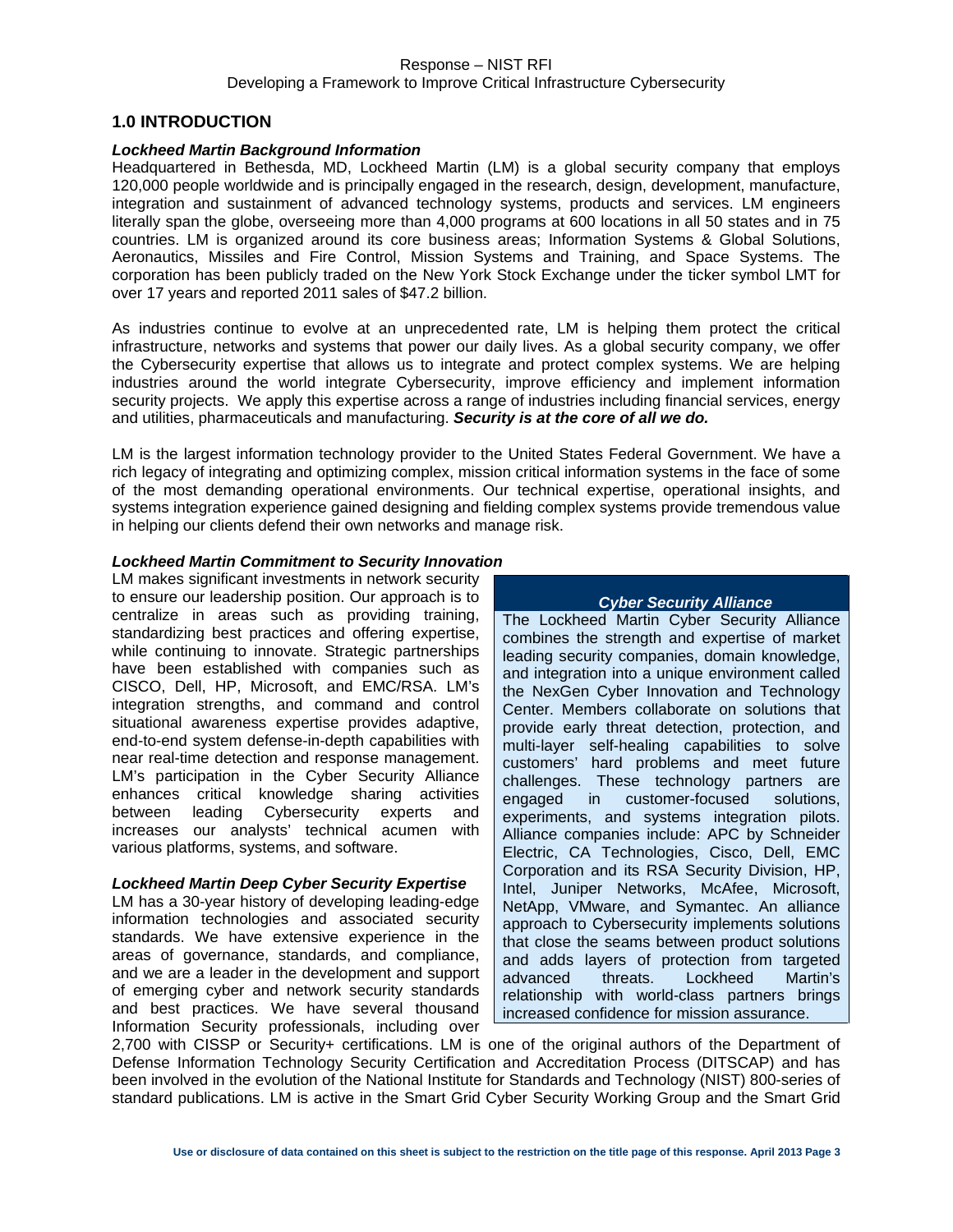#### Developing a Framework to Improve Critical Infrastructure Cybersecurity

Interoperability Panel Board of Governors. LM actively works with the Nuclear Regulatory Commission, Department of Energy, Department of Homeland Security and Intelligence Agencies, giving us unique insights into the latest threats and vulnerabilities.

LM's approach to providing security as part of enterprise-wide mission solutions is to deploy security controls, such as access control and encryption. These controls are integrated into system architectures from the beginning in order to protect the system from unauthorized disclosure (confidentiality and privacy), unauthorized modification (integrity), and loss of mission availability (resilience and robustness). With secure networks, data fidelity and protection, we help customers eliminate the forces threatening the stability and security of their enterprises.

#### *Lockheed Martin Cyber Security Products and Services*

LM continues to develop and deploy innovative capabilities to address threats that are growing in number and sophistication by filling the gaps, challenges, and seams we now face to combat the onslaught of global Cybersecurity attacks. Because of the customers we serve, the sensitive intellectual property we develop, and our role as the largest global security company, LM faces no shortage of threats intent to target us and steal our information. The capabilities we have developed are proven and effective in this complex and dynamic threat environment. The skill sets, methodology, process, and technology we develop for Cybersecurity reflect our keen understanding of sophisticated threats as well as our commitment to protecting our networks and data contained therein.

LM's large global network is under constant cyber attack from a myriad of vectors. Uppermost on this list is the class of threats known as APT. No single Commercial off the Shelf (COTS) product provides the flexibility, agility, or advanced detection capabilities to sufficiently address APT intrusions. Part of what makes these threats "advanced" is the highly targeted nature of their activity as well as the planning and preparation employed by attackers. This preparation includes validating that the malware they use is not detected by current anti-virus or vendor Intrusion Detection System and Intrusion Prevention System (IDS/IPS) signatures. Furthermore, these adversaries develop "zero-day" never-before-seen exploits and malware that the vendor community cannot detect. In light of these challenges, LM developed custom tools to detect these intrusions, quickly pivot through mountains of data, and enable analysts to gather necessary intelligence to detect and mitigate future attacks.

Through our work with our Government and commercial customers, we are directly involved in all the DHS Critical Infrastructure Sectors which presently include:

- Chemical
- **Communications**
- Commercial Facilities
- Critical Manufacturing
- Dams
- Defense Industrial Base
- Emergency Services
- **Energy**
- Financial Services
- Food and Agriculture
- Government Facilities
- Healthcare and Public Health
- Information Technology
- Nuclear Reactors, Materials, and Waste
- Transportation Systems
- Water and Wastewater Systems

LM strongly believes that these sectors are vital to our nation's security, economy, and health. Therefore, providing a strong Cybersecurity Framework is vital to all of our National interests. LM stands ready to work with NIST as you move forward in the development of the Critical Infrastructure Cyber Security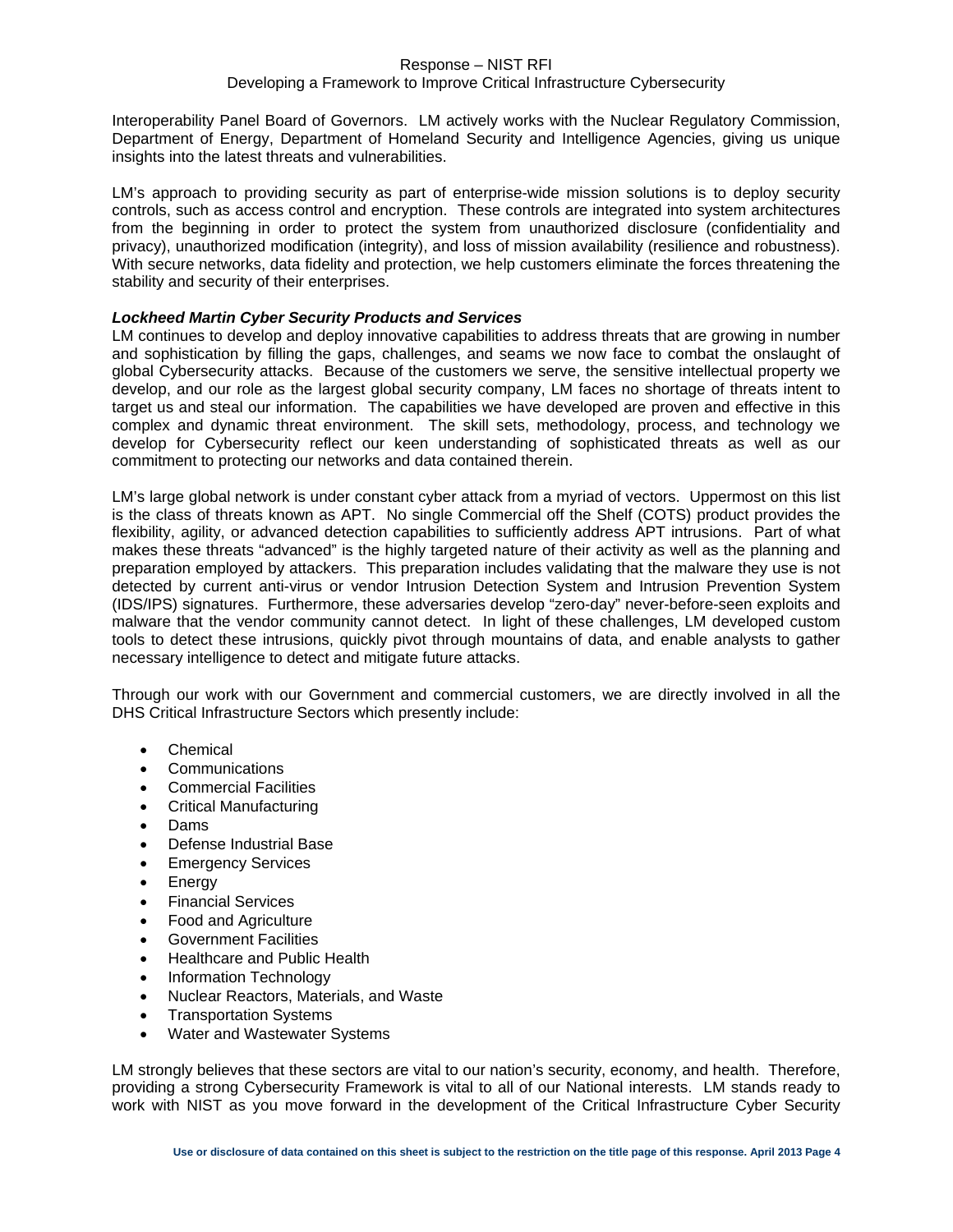#### Developing a Framework to Improve Critical Infrastructure Cybersecurity

Framework over the coming year. The responses provided in this document were gathered from numerous LM organizations across the corporation. This included different vantage points ranging from our own internal Corporate Information Security organization to those organizations serving our Government and commercial critical infrastructure customers. Through our work with our Government and commercial clients, we are directly involved in all of the DHS Critical Infrastructure Sectors. Since much has been studied, written and standardized for Government operations, the focus of these responses is on identifying, assessing and mitigating risk for the private sector.

The remainder of this document provides LM's responses to each of your questions provided in the RFI Document Number: 2013-04413, NIST Developing a Framework to Improve Critical Infrastructure Cybersecurity.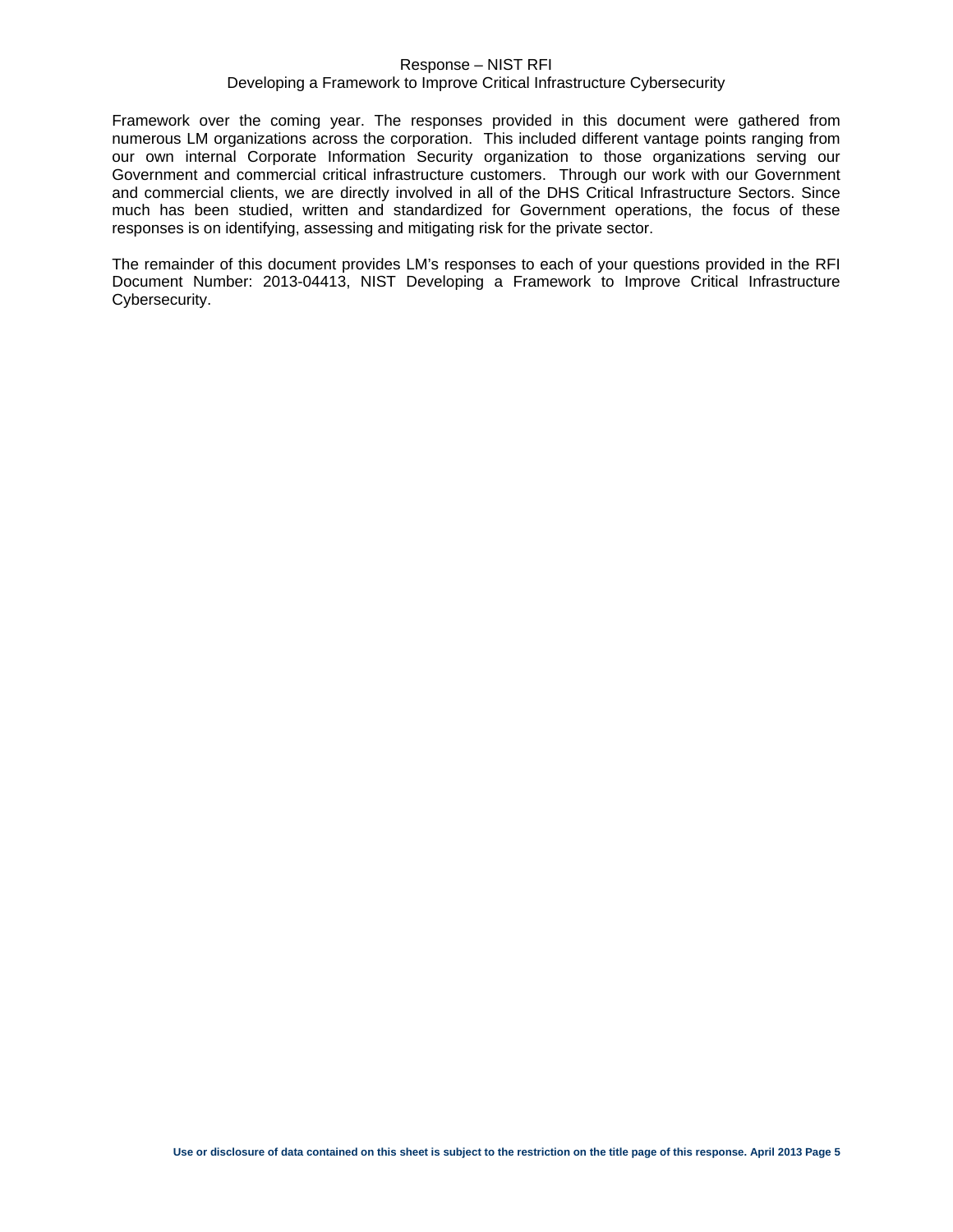<span id="page-5-0"></span>

| <b>2.0 CURRENT RISK MANAGEMENT PRACTICES</b>                                                                                                                                                            |                                                                                                                                                                                                                                                                                                                                                                                                                                                                                                                                                                                                                                                                                                                                                                                                                                                                                                                                                                                                                                                                                                                                                                                                                                                                                            |  |
|---------------------------------------------------------------------------------------------------------------------------------------------------------------------------------------------------------|--------------------------------------------------------------------------------------------------------------------------------------------------------------------------------------------------------------------------------------------------------------------------------------------------------------------------------------------------------------------------------------------------------------------------------------------------------------------------------------------------------------------------------------------------------------------------------------------------------------------------------------------------------------------------------------------------------------------------------------------------------------------------------------------------------------------------------------------------------------------------------------------------------------------------------------------------------------------------------------------------------------------------------------------------------------------------------------------------------------------------------------------------------------------------------------------------------------------------------------------------------------------------------------------|--|
| <b>RFI Question</b>                                                                                                                                                                                     | <b>Lockheed Martin Response</b>                                                                                                                                                                                                                                                                                                                                                                                                                                                                                                                                                                                                                                                                                                                                                                                                                                                                                                                                                                                                                                                                                                                                                                                                                                                            |  |
| How do you assess<br>risk; identify the<br>current usage of<br>existing Cybersecurity<br>frameworks,<br>standards, and<br>guidelines; and other<br>management<br>practices related to<br>Cybersecurity? | Internally, risk is assessed thru an enterprise risk-based business<br>management framework with Cybersecurity as a critical element to identify,<br>assess and take steps to mitigate Cybersecurity risk with respect to<br>capabilities and costs - both internally and throughout our supply chain. The<br>approach to Cybersecurity emphasizes a more comprehensive cyber defense<br>& protection framework rather than a singular focus on best Cybersecurity<br>practices, certifications, and compliance anticipating only risk avoidance.<br>We've learned that adherence to minimum standards is unlikely to provide<br>defense against the sophisticated cyber threat. Enterprise cyber policies,<br>standards, best practices, processes and controls undergo constant reviews<br>and tailoring with emphasis on changing threats, technology advancements,<br>and overall trends.                                                                                                                                                                                                                                                                                                                                                                                              |  |
|                                                                                                                                                                                                         | For our customer related work, we manage risk through the use of Risk<br>Management Frameworks, such as: ISACA Risk IT Framework, COSO ERM,<br>NIST RMF, ISO 27001 & FIPS 140-2, NIST 800-53, ISO 27001 and the DOE<br>Cybersecurity Capability Maturity Model. The use of such Risk Management<br>Frameworks requires relevant taxonomies. For these, we consult our own<br>Cybersecurity Capabilities Framework and security control taxonomies<br>developed from leveraging the existing works of NIST, ISO, CoBiT, DoD and<br>CNSS. When no specific requirement is stated, we use NIST SP 800-53 as<br>applicable. We also use a custom-built a Cybersecurity Program Assessment<br>Tool (CPAT) to facilitate the execution of Security Risk Assessments (SRAs)<br>for our clients. While our process is based on the latest NIST best practices<br>the tool also includes requirements and guidelines which are selected based<br>on industry, system scope and applicability. The tool allows our Cybersecurity<br>personnel to make quantitative measurements for risks associated with<br>technology implementation. The scoring system used in this process is<br>derived from, with some modifications, the Common Configuration Scoring<br>System (CCSS) found in NISTIR 7502. |  |
|                                                                                                                                                                                                         | We assess Privacy risk through Privacy Impact Assessments, Internal<br>Assessments, Internal Audits, Privacy Reference Architecture, and Privacy<br>Incident Response management.                                                                                                                                                                                                                                                                                                                                                                                                                                                                                                                                                                                                                                                                                                                                                                                                                                                                                                                                                                                                                                                                                                          |  |
| Are these frameworks,<br>stds, guidelines<br>and/or best practices<br>mandated by legal or<br>regulatory<br>requirements and<br>what are the<br>challenges in meeting<br>these requirements?            | Internally, compliance is evaluated with respect to existing laws, regulations,<br>standards and best practices to include but not limited to: alignment with<br>International Organization for Standardization ISO 27001, National Institute of<br>Standards and Technology Special Publication NIST SP 800-53, and Federal<br>Information Processing Standards FIPS 140-2.<br>For our customer related work, the requirements are sometimes identified for<br>the protection of critical infrastructure such as NE RC and FERC for electric<br>utilities while others do not have corresponding regulatory requirements.<br>We find that the standards are only required on some programs. Whether<br>they are required or just used as an implementation of best practices, limited<br>Industrial Control System (ICS) focus is often a significant problem. The NIST<br>SP 800-53 has some adjustments specified for control systems but it would be<br>easier if there was a guideline that was specifically focused on the ICS<br>environment.                                                                                                                                                                                                                                       |  |
|                                                                                                                                                                                                         |                                                                                                                                                                                                                                                                                                                                                                                                                                                                                                                                                                                                                                                                                                                                                                                                                                                                                                                                                                                                                                                                                                                                                                                                                                                                                            |  |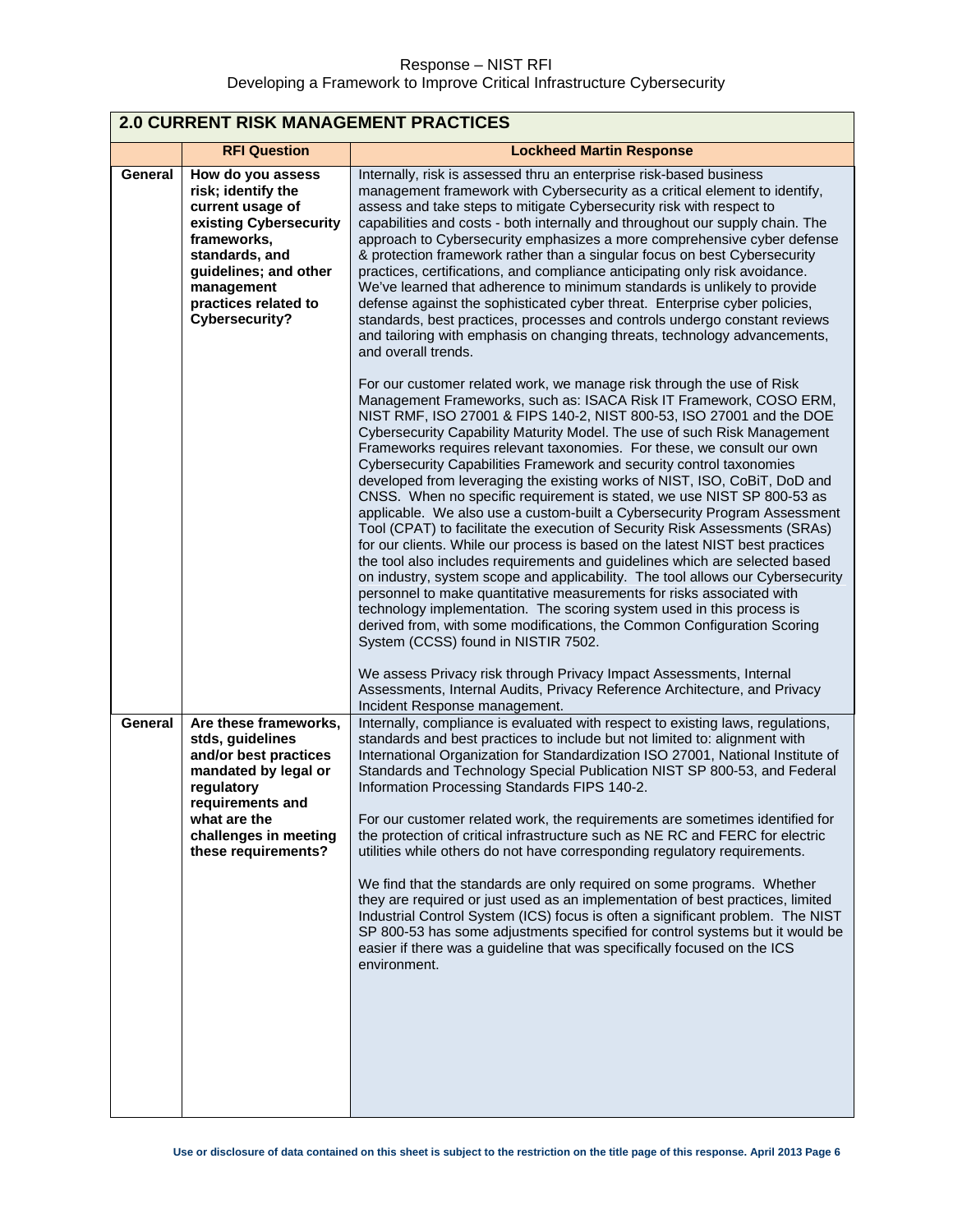| <b>Number</b> | 1. What do<br>organizations see as<br>the greatest<br>challenges in<br>improving<br><b>Cybersecurity</b><br>practices across<br>critical infrastructure?                                                                                     | Our experience with our customers has indicated that the greatest challenges<br>are associated with the perceived ambiguity of the regulatory environment. In<br>those environments that do not have specific requirements, there is a desire<br>for a defined set of "best practice" guidelines. Questions arise such as: Do<br>you mandate verification through a law or offer a reward with the<br>demonstrated security capability? In either case who would pay for the<br>program? Could it be funded out of a legislated fee by business type?<br>Some of the more specific challenges include:<br>Cyber Requirements Pricing/Cost (Strategy, Planning, Implementation, &<br>$\bullet$<br>Operation);<br>Data Categorization & Overall Criticality;<br>$\bullet$<br>Proper Assessment Commensurate with Protection Levels; and<br>$\bullet$<br>Efficient verification and enforcement across all organizations is a hard<br>$\bullet$<br>problem.<br>Also, there are challenges in improving Privacy Practices such as:<br>governance, awareness, training, communication, and implementation (i.e.:<br>privacy by design).                                                                                                                                                                                                                                                                                                                                                                                                                                                                                                                                                                                                                                                                                               |
|---------------|----------------------------------------------------------------------------------------------------------------------------------------------------------------------------------------------------------------------------------------------|----------------------------------------------------------------------------------------------------------------------------------------------------------------------------------------------------------------------------------------------------------------------------------------------------------------------------------------------------------------------------------------------------------------------------------------------------------------------------------------------------------------------------------------------------------------------------------------------------------------------------------------------------------------------------------------------------------------------------------------------------------------------------------------------------------------------------------------------------------------------------------------------------------------------------------------------------------------------------------------------------------------------------------------------------------------------------------------------------------------------------------------------------------------------------------------------------------------------------------------------------------------------------------------------------------------------------------------------------------------------------------------------------------------------------------------------------------------------------------------------------------------------------------------------------------------------------------------------------------------------------------------------------------------------------------------------------------------------------------------------------------------------------------------------------------------------------------|
| <b>Number</b> | 2. What do<br>organizations see as<br>the greatest<br>challenges in<br>developing a cross-<br>sector standards-<br>based Framework for<br>critical infrastructure?                                                                           | Through our work with our private sector clients, we see the greatest<br>challenge in developing a cross-sector, standards-based Framework for<br>Critical Infrastructure to be cultural (compliance vs. security focused); the<br>balance and tension between applicability across all industries in contrast to<br>specificity to a particular industry. The inclusion of the full spectrum of risks<br>including internal, external, broad based and targeted is an additional<br>challenge.<br>We also see a general lack of experience in the field, specifically in meeting<br>the need for individuals with experience in Cybersecurity efforts associated<br>with both traditional IT infrastructure and Industrial Control Systems (ICS). A                                                                                                                                                                                                                                                                                                                                                                                                                                                                                                                                                                                                                                                                                                                                                                                                                                                                                                                                                                                                                                                                             |
|               |                                                                                                                                                                                                                                              | big challenge will be the handling of systems at unmanned, remote sites.<br>None of the current standards address this situation is any depth. They<br>generally assume a manned, protected site model that does not apply to many<br>kinds of distributed control systems. Cybersecurity standard development<br>keeping up with the speed at which threats are evolving is another challenge.                                                                                                                                                                                                                                                                                                                                                                                                                                                                                                                                                                                                                                                                                                                                                                                                                                                                                                                                                                                                                                                                                                                                                                                                                                                                                                                                                                                                                                  |
| <b>Number</b> | 3. Describe your<br>organization's policies<br>and procedures<br>governing risk<br>generally and<br><b>Cybersecurity risk</b><br>specifically. How does<br>senior management<br>communicate and<br>oversee these policies<br>and procedures? | Internally, policies and procedures are issued to ensure effective control of<br>operations and compliance with customer, management, legal, and regulatory<br>requirements. Corporate Policy statements exist on Risk Management and<br>Information Security. The statements apply to all employees and Business<br>Areas, including all unincorporated divisions and wholly-owned subsidiaries.<br>Statements are approved by the appropriate members of the Corporate Policy<br>Board and are expressions of management philosophy that may contain<br>implementing instructions and delegations of authority.<br>We have established a comprehensive security program, governed through<br>our Corporate Information Protection Manual. Adherence is enforced by a<br>combination of technical controls, user education and training, a significant<br>Information Security staff, and a disciplinary process executed by our Ethics<br>and Compliance office. While the details of our security practices are highly<br>sensitive, details can be provided on request. Our defense in depth includes:<br>company-wide corporate policies including an information protection manual,<br>division-focused security requirements and procedures, and individual<br>program focused security requirements worked out with our clients. All<br>updates to these documents are advertised to all impacted organizations.<br>Corporate policies also exist that govern the protection of all unclassified<br>corporate assets. These policies are applicable to all businesses & employees<br>and are communicated, supported, and enforced at the local level by business<br>area professionals. Program requirements are dictated per contract<br>specifications and are governed by the respective program security personnel. |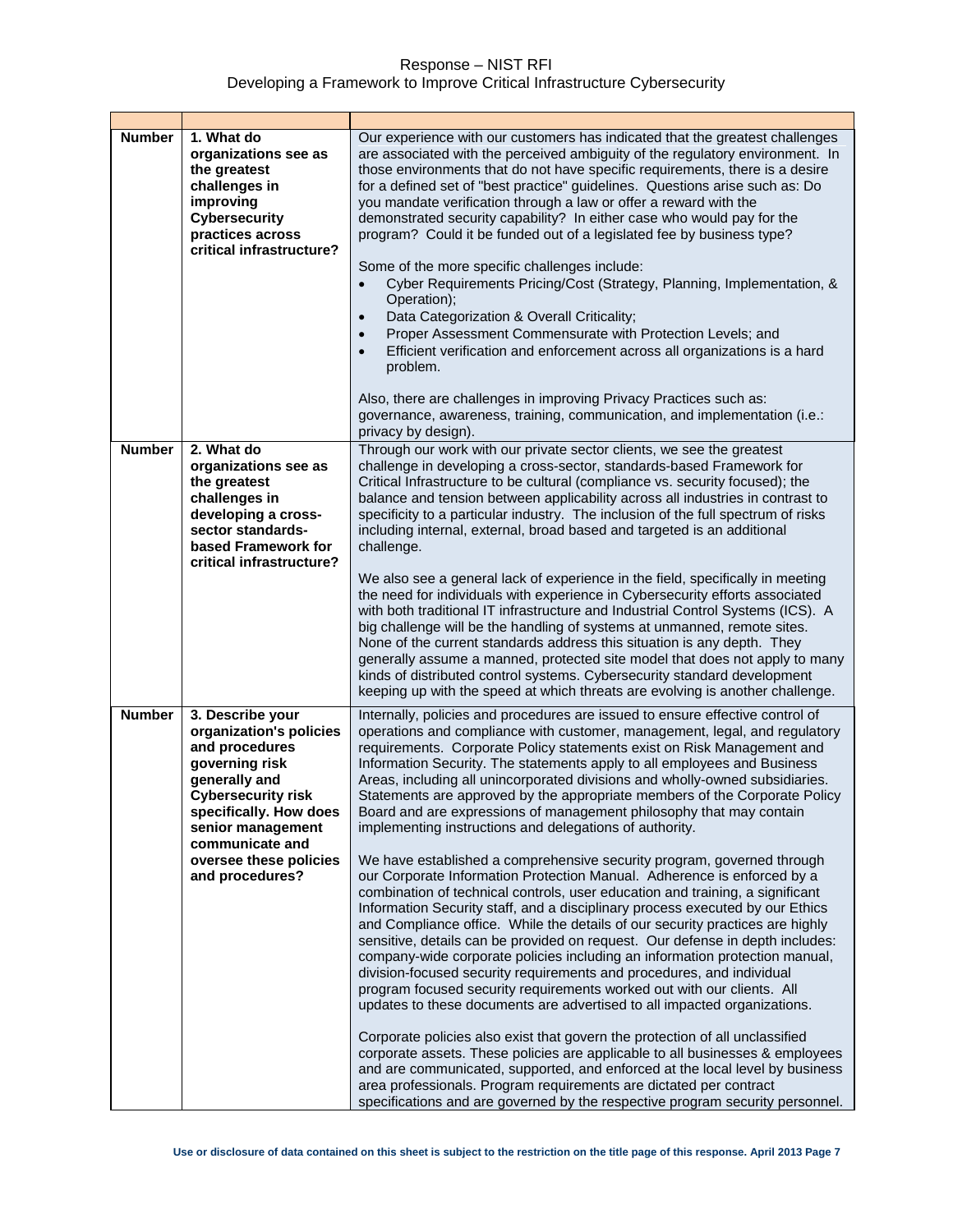| <b>Number</b> | 4. Where do                        | Metrics about the threats targeted at our corporation and the effectiveness of<br>our security controls are communicated on a regular basis to our senior<br>executives and our Board of Directors. Our privacy policies follow the<br>corporation Command Media process and controls. Privacy procedures are<br>documented through Policies, Standard Operating Instructions, or Guidelines.<br>Policies are communicated through corporate communications.<br>Internally, our Chief Risk Officer manages the enterprise risk management |
|---------------|------------------------------------|-------------------------------------------------------------------------------------------------------------------------------------------------------------------------------------------------------------------------------------------------------------------------------------------------------------------------------------------------------------------------------------------------------------------------------------------------------------------------------------------------------------------------------------------|
|               | organizations locate               | process and addresses standard and emerging risks from both the Integrated                                                                                                                                                                                                                                                                                                                                                                                                                                                                |
|               | their Cybersecurity                | Risk Council and the Risk and Compliance Committee. The committee                                                                                                                                                                                                                                                                                                                                                                                                                                                                         |
|               | risk management                    | includes representation from Corporate Information Security. The Chief                                                                                                                                                                                                                                                                                                                                                                                                                                                                    |
|               | program/office?                    | Privacy Office is located within Corporate Legal.                                                                                                                                                                                                                                                                                                                                                                                                                                                                                         |
|               |                                    |                                                                                                                                                                                                                                                                                                                                                                                                                                                                                                                                           |
|               |                                    | For our clients, the risk management offices vary widely but are often located                                                                                                                                                                                                                                                                                                                                                                                                                                                            |
|               |                                    | at the corporate and business area level. Their Cybersecurity risk                                                                                                                                                                                                                                                                                                                                                                                                                                                                        |
|               |                                    | management program office locations vary. Most frequently we find the                                                                                                                                                                                                                                                                                                                                                                                                                                                                     |
|               |                                    | Cybersecurity risk management program office in the general Security Office,                                                                                                                                                                                                                                                                                                                                                                                                                                                              |
|               |                                    | the Compliance Office, the CIO, or within HR. At the program level the risks                                                                                                                                                                                                                                                                                                                                                                                                                                                              |
|               |                                    | are all managed at the program management level and discussed at periodic                                                                                                                                                                                                                                                                                                                                                                                                                                                                 |
|               |                                    | program management meetings.                                                                                                                                                                                                                                                                                                                                                                                                                                                                                                              |
| <b>Number</b> | 5. How do                          | Internally, the Chief Risk Officer manages the enterprise risk process which                                                                                                                                                                                                                                                                                                                                                                                                                                                              |
|               | organizations define               | includes risk identification, treatment, reporting, and monitoring with the                                                                                                                                                                                                                                                                                                                                                                                                                                                               |
|               | and assess risk                    | Cybersecurity Risk Model as an element. Our Critical Incident Response                                                                                                                                                                                                                                                                                                                                                                                                                                                                    |
|               | generally and                      | Team (CIRT), as well as Corporate Security Enablement, and Security                                                                                                                                                                                                                                                                                                                                                                                                                                                                       |
|               | <b>Cybersecurity risk</b>          | Information Centers are used to monitor, track, and define Cybersecurity Risk                                                                                                                                                                                                                                                                                                                                                                                                                                                             |
|               | specifically?                      | and Maturity models.                                                                                                                                                                                                                                                                                                                                                                                                                                                                                                                      |
|               |                                    | Through our client partnerships, we have extensive experience assessing                                                                                                                                                                                                                                                                                                                                                                                                                                                                   |
|               |                                    | systems based upon industry best practices and government standards. Our                                                                                                                                                                                                                                                                                                                                                                                                                                                                  |
|               |                                    | approach when conducting Cybersecurity reviews is to adopt, where                                                                                                                                                                                                                                                                                                                                                                                                                                                                         |
|               |                                    | appropriate, emerging security requirements from industry best practices,                                                                                                                                                                                                                                                                                                                                                                                                                                                                 |
|               |                                    | industry groups such as the National Institute for Standards and Technology                                                                                                                                                                                                                                                                                                                                                                                                                                                               |
|               |                                    | (NIST), International Organization for Standardization (ISO), the Institute of                                                                                                                                                                                                                                                                                                                                                                                                                                                            |
|               |                                    | Electrical and Electronics Engineers (IEEE), and industry specific standards                                                                                                                                                                                                                                                                                                                                                                                                                                                              |
|               |                                    | and guidelines, as well as the guidelines being established by regulators and                                                                                                                                                                                                                                                                                                                                                                                                                                                             |
|               |                                    | other federal agencies. Cybersecurity risk is part of the overall IT security risk.                                                                                                                                                                                                                                                                                                                                                                                                                                                       |
|               |                                    | Security risks are managed in the same integrated discipline as all other                                                                                                                                                                                                                                                                                                                                                                                                                                                                 |
|               |                                    | program risks.                                                                                                                                                                                                                                                                                                                                                                                                                                                                                                                            |
| <b>Number</b> | 6. To what extent is               | Internally, the Framework overlays Strategic, Operational, Financial, and                                                                                                                                                                                                                                                                                                                                                                                                                                                                 |
|               | <b>Cybersecurity risk</b>          | Reputational segments. Cybersecurity is an element within the Operational                                                                                                                                                                                                                                                                                                                                                                                                                                                                 |
|               | incorporated into                  | segment. Our Critical Incident Response Team (CIRT), Corporate Security                                                                                                                                                                                                                                                                                                                                                                                                                                                                   |
|               | organizations'                     | Enablement, and Security Information Centers are used to monitor, track, and                                                                                                                                                                                                                                                                                                                                                                                                                                                              |
|               | overarching                        | define Cybersecurity Risk and Maturity models. They are tightly tied together.                                                                                                                                                                                                                                                                                                                                                                                                                                                            |
|               | enterprise risk                    |                                                                                                                                                                                                                                                                                                                                                                                                                                                                                                                                           |
|               | management?                        | All risk to commercial programs are analyzed similarly. Security risks are                                                                                                                                                                                                                                                                                                                                                                                                                                                                |
|               |                                    | heavily integrated with safety risks, performance risks, etc. Privacy Risk is                                                                                                                                                                                                                                                                                                                                                                                                                                                             |
|               |                                    | incorporated into an Enterprise Risk "Heatmap."                                                                                                                                                                                                                                                                                                                                                                                                                                                                                           |
| <b>Number</b> | 7. What standards,                 | Both internally and for our client engagements, methods vary by priority, plans,                                                                                                                                                                                                                                                                                                                                                                                                                                                          |
|               | guidelines, best                   | reviews, audits, assessments, and updates applicable to the Framework. To                                                                                                                                                                                                                                                                                                                                                                                                                                                                 |
|               | practices, and tools               | understand, measure, and manage privacy risk, we utilize:                                                                                                                                                                                                                                                                                                                                                                                                                                                                                 |
|               | are organizations                  | Generally Accepted Privacy Principles (GAPP)<br>$\bullet$                                                                                                                                                                                                                                                                                                                                                                                                                                                                                 |
|               | using to understand,               | Privacy by Design (PbD)<br>$\bullet$                                                                                                                                                                                                                                                                                                                                                                                                                                                                                                      |
|               | measure, and manage<br>risk at the | International Organization for Standardization (ISO)<br>$\bullet$                                                                                                                                                                                                                                                                                                                                                                                                                                                                         |
|               | management,                        | <b>APEC Privacy Framework</b><br>$\bullet$                                                                                                                                                                                                                                                                                                                                                                                                                                                                                                |
|               | operational, and                   | U.S. government, Federal Trade Commission (FTC)<br>$\bullet$                                                                                                                                                                                                                                                                                                                                                                                                                                                                              |
|               | technical levels                   | Recommendations for Business and Policy Makers<br>$\bullet$                                                                                                                                                                                                                                                                                                                                                                                                                                                                               |
|               |                                    | Organization for Economic Co-operation and Development (OECD)<br>$\bullet$                                                                                                                                                                                                                                                                                                                                                                                                                                                                |
|               |                                    | <b>Privacy Guidelines</b>                                                                                                                                                                                                                                                                                                                                                                                                                                                                                                                 |
|               |                                    | International Association of Privacy Professionals certifications<br>$\bullet$                                                                                                                                                                                                                                                                                                                                                                                                                                                            |
|               |                                    | Guidelines from various state regulators<br>$\bullet$                                                                                                                                                                                                                                                                                                                                                                                                                                                                                     |
|               |                                    | Industry Association standards and guidelines<br>$\bullet$                                                                                                                                                                                                                                                                                                                                                                                                                                                                                |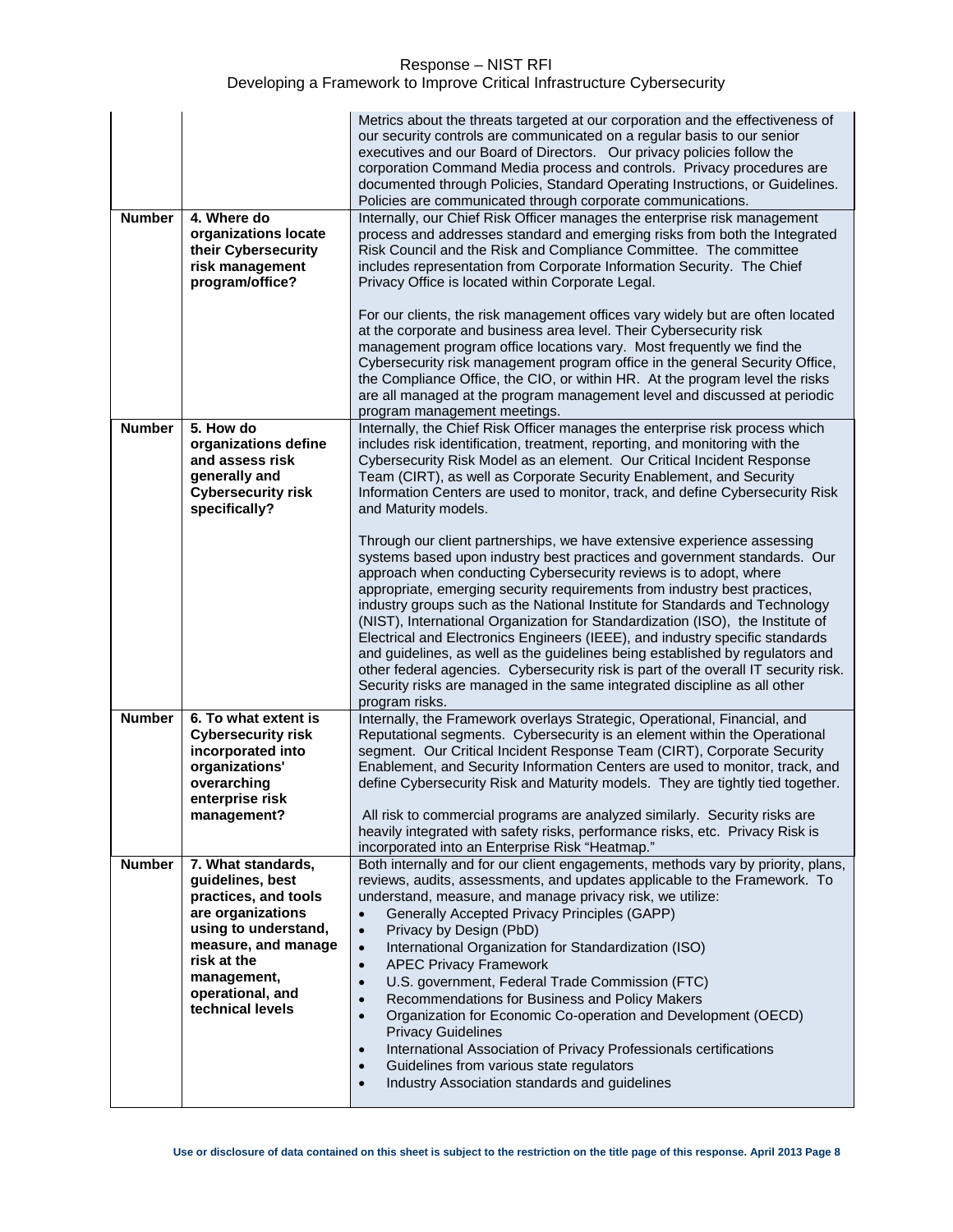|               |                                                                                               | We find that risk assessment is an integral component of the process<br>described in NIST SP 800-39, Managing Risk from Information Systems, An<br>Organizational Perspective. The Risk Management Framework (RMF)<br>described in SP 800-39 provides a baseline for the development of<br>appropriate risk mitigation actions. The RMF includes a well-defined set of<br>information security standards and guidelines that, when implemented, can be<br>used to demonstrate compliance with industry "best practices" for security.<br>We also use NIST 800-53 Rev 3.<br>We also consider Resiliency and Resiliency Management to be important in<br>the continued operations in the face of attack or disaster through a program<br>called "Business Resiliency." Internally focused, the goal of Business<br>Resiliency is to improve LM's ability to withstand significant business<br>disruptions, either due to natural disasters or other large incidents. We focus<br>on the disciplines of Business Continuity, IT Disaster Recovery, Crisis<br>Management and Medical Response (previously, Pandemic Planning). We<br>use the Resiliency Management Model (RMM) to evaluate and help guide us<br>in the development of our corporate command media in these subject areas.<br>RMM does not prescribe specific actions for an organization to take to become<br>more secure. Instead as its title implies, it focuses on understanding what is<br>important to the business and taking a risk-based approach to maintaining a<br>solid protective posture.<br>Internally, we have many common Critical Matrix definitions for employees,<br>partners, contractors, government users and foreign nationals. These include;<br>Smart card/2 factor authentication and dynamic authorization when access<br>behavior deviates from normal on a per user analysis; Security Information<br>Command centers for monitoring/tracking and defining risk posture of external |
|---------------|-----------------------------------------------------------------------------------------------|--------------------------------------------------------------------------------------------------------------------------------------------------------------------------------------------------------------------------------------------------------------------------------------------------------------------------------------------------------------------------------------------------------------------------------------------------------------------------------------------------------------------------------------------------------------------------------------------------------------------------------------------------------------------------------------------------------------------------------------------------------------------------------------------------------------------------------------------------------------------------------------------------------------------------------------------------------------------------------------------------------------------------------------------------------------------------------------------------------------------------------------------------------------------------------------------------------------------------------------------------------------------------------------------------------------------------------------------------------------------------------------------------------------------------------------------------------------------------------------------------------------------------------------------------------------------------------------------------------------------------------------------------------------------------------------------------------------------------------------------------------------------------------------------------------------------------------------------------------------------------------------------------------------------------------------------------------------------------------|
| <b>Number</b> | 8. What are the<br>current regulatory and                                                     | threats; and Cybersecurity Supply Chain Risk Visibility/Assessment Ratings.<br>There are numerous state and federal regulatory requirements relating to<br>Privacy that we follow. Privacy is regulated in the U.S. by the Privacy Act of                                                                                                                                                                                                                                                                                                                                                                                                                                                                                                                                                                                                                                                                                                                                                                                                                                                                                                                                                                                                                                                                                                                                                                                                                                                                                                                                                                                                                                                                                                                                                                                                                                                                                                                                      |
|               | regulatory reporting<br>requirements in the<br>United States (e.g.<br>local, state, national, | 1974, and numerous state laws. Certain privacy rights have been established<br>in the United States via legislation such as the Children's Online Privacy<br>Protection Act (COPPA), the Gramm-Leach-Bliley Act (GLB), and the Health<br>Insurance Portability and Accountability Act (HIPAA). Additional                                                                                                                                                                                                                                                                                                                                                                                                                                                                                                                                                                                                                                                                                                                                                                                                                                                                                                                                                                                                                                                                                                                                                                                                                                                                                                                                                                                                                                                                                                                                                                                                                                                                      |
|               | and other) for<br>organizations relating<br>to Cybersecurity?                                 | Cybersecurity reporting requirements include the annual system Authorization<br>against NIST SP 800-53 and internal audit compliance against corporate/local                                                                                                                                                                                                                                                                                                                                                                                                                                                                                                                                                                                                                                                                                                                                                                                                                                                                                                                                                                                                                                                                                                                                                                                                                                                                                                                                                                                                                                                                                                                                                                                                                                                                                                                                                                                                                   |
|               |                                                                                               | business unit policy. Currently Cybersecurity events are reported through<br>security incident reporting channels and the annual System Authorization<br>review against the NIST SP 800-53 controls. Also we conduct Internal audits<br>against the Corporate Information Protection Manual (CIPM).                                                                                                                                                                                                                                                                                                                                                                                                                                                                                                                                                                                                                                                                                                                                                                                                                                                                                                                                                                                                                                                                                                                                                                                                                                                                                                                                                                                                                                                                                                                                                                                                                                                                            |
|               |                                                                                               | Many of our private sector clients have various reporting requirements. For<br>example, our electric utility customers are required to report Cybersecurity<br>status and incidents through the NERC/CIP standards.                                                                                                                                                                                                                                                                                                                                                                                                                                                                                                                                                                                                                                                                                                                                                                                                                                                                                                                                                                                                                                                                                                                                                                                                                                                                                                                                                                                                                                                                                                                                                                                                                                                                                                                                                            |
| <b>Number</b> | 9. What organizational<br>critical assets are<br>interdependent upon                          | This varies widely with each organization. The definition of an "organizational<br>critical asset" is often dependent upon the decisions of each operational<br>environment unless otherwise defined by law, regulation, or generally                                                                                                                                                                                                                                                                                                                                                                                                                                                                                                                                                                                                                                                                                                                                                                                                                                                                                                                                                                                                                                                                                                                                                                                                                                                                                                                                                                                                                                                                                                                                                                                                                                                                                                                                          |
|               | other critical physical<br>and information<br>infrastructures.                                | accepted industry practices.                                                                                                                                                                                                                                                                                                                                                                                                                                                                                                                                                                                                                                                                                                                                                                                                                                                                                                                                                                                                                                                                                                                                                                                                                                                                                                                                                                                                                                                                                                                                                                                                                                                                                                                                                                                                                                                                                                                                                   |
|               | including<br>telecommunications,                                                              |                                                                                                                                                                                                                                                                                                                                                                                                                                                                                                                                                                                                                                                                                                                                                                                                                                                                                                                                                                                                                                                                                                                                                                                                                                                                                                                                                                                                                                                                                                                                                                                                                                                                                                                                                                                                                                                                                                                                                                                |
|               | energy, financial<br>services, water, and<br>transportation<br>sectors?                       |                                                                                                                                                                                                                                                                                                                                                                                                                                                                                                                                                                                                                                                                                                                                                                                                                                                                                                                                                                                                                                                                                                                                                                                                                                                                                                                                                                                                                                                                                                                                                                                                                                                                                                                                                                                                                                                                                                                                                                                |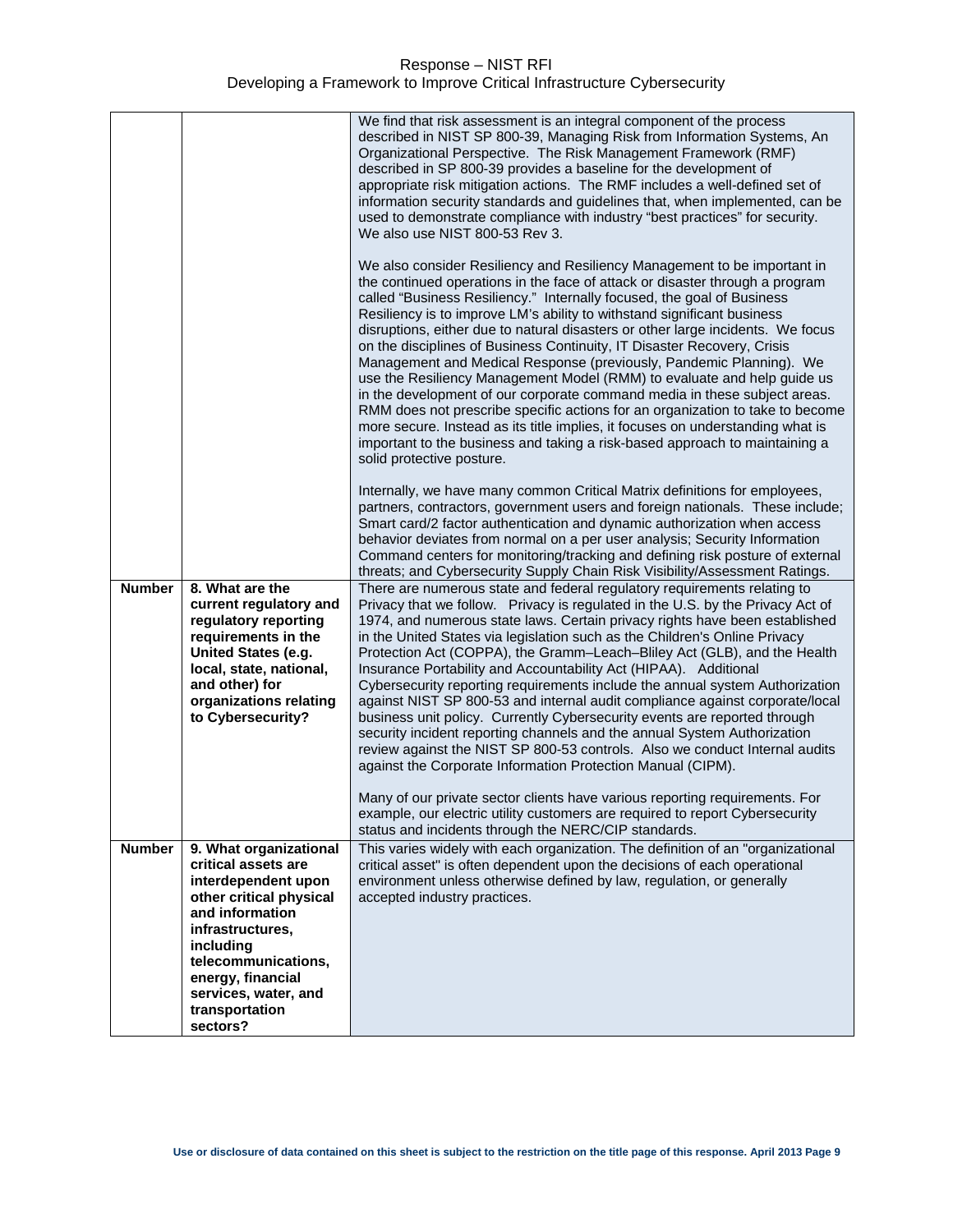| <b>Number</b> | 10. What performance<br>goals do<br>organizations adopt to<br>ensure their ability to<br>provide essential<br>services while<br>managing<br><b>Cybersecurity risk?</b>                                                                      | Internally, goals vary as a result of a Corporate Information Security Planning<br>Cycle that iteratively updates an executable strategy for mitigating risk of data<br>exposure. Risk mitigation tactical solutions are applied where technically<br>feasible, with approved compliance exceptions required for deviation of policy<br>and threshold specifications. Areas include, for example:<br>Attrition, risk mitigation, reduction of surface threat and line of business<br>$\bullet$<br>coordination with corporate policy;<br>Waivers or variances used to define the risk, with each process having its<br>$\bullet$<br>own workflow approval procedures from the line of business that go up to<br>Corporate Information Security;<br>DR/BCP independent functional directorate and Line of Business (LOB)<br>$\bullet$<br>teams; and<br>SOX; real-time monitoring and packet capture at the Enterprise Level.<br>$\bullet$<br>We do find, however, that very little consideration for specific "performance<br>goals" related to Cybersecurity are evident with the majority of our customers<br>beyond legal and regulatory compliance.                                                                                                                                                                                          |
|---------------|---------------------------------------------------------------------------------------------------------------------------------------------------------------------------------------------------------------------------------------------|-------------------------------------------------------------------------------------------------------------------------------------------------------------------------------------------------------------------------------------------------------------------------------------------------------------------------------------------------------------------------------------------------------------------------------------------------------------------------------------------------------------------------------------------------------------------------------------------------------------------------------------------------------------------------------------------------------------------------------------------------------------------------------------------------------------------------------------------------------------------------------------------------------------------------------------------------------------------------------------------------------------------------------------------------------------------------------------------------------------------------------------------------------------------------------------------------------------------------------------------------------------------------------------------------------------------------------------------------|
| <b>Number</b> | 11. If your<br>organization is<br>required to report to<br>more than one<br>regulatory body, what<br>information does your<br>organization report<br>and what has been<br>your organization's<br>reporting experience?                      | For LM, reporting is voluntary. Our customer Programs/Projects need to meet<br>both the corporate guidelines as well as meeting the Regulatory bodies that<br>are applicable to the specific program customer. There are periodic<br>evaluations against both baselines. In cases where the applicable guidelines<br>differ, the more stringent guideline must be followed.                                                                                                                                                                                                                                                                                                                                                                                                                                                                                                                                                                                                                                                                                                                                                                                                                                                                                                                                                                     |
| <b>Number</b> | 12. What role(s) do or<br>should<br>national/international<br>standards and<br>organizations that<br>develop<br>national/international<br>standards play in<br>critical infrastructure<br><b>Cybersecurity</b><br>conformity<br>assessment? | Conformity assessments should be a low level priority in the overall objective<br>of protection and situational awareness. Emphasis and practice should<br>include security intelligence as an alternative and more cost efficient option to<br>Cybersecurity risk assessment, certification, and compliance. There needs to<br>be a common or at least harmonized standard, a standardized certification<br>process, and a means of motivating entities to become certified. This may<br>differ in details for different industries, making a common standard<br>challenging. The common standard needs to address the necessary<br>differences while still driving a common mode of operation. There should be a<br>standard governing body overseeing the development and Cybersecurity<br>framework and requirements. National and International standards should be<br>compatible, to the extent practicable, so that a U.S. based global organization<br>can apply a common practice where beneficial and limit compliance activities<br>that may otherwise take resources away from other security efforts.<br>There is some evidence among our clients of a desire for more specific<br>guidance. However, there is also a fear that guidelines could easily become<br>"requirements" that would carry penalties for failure to comply. |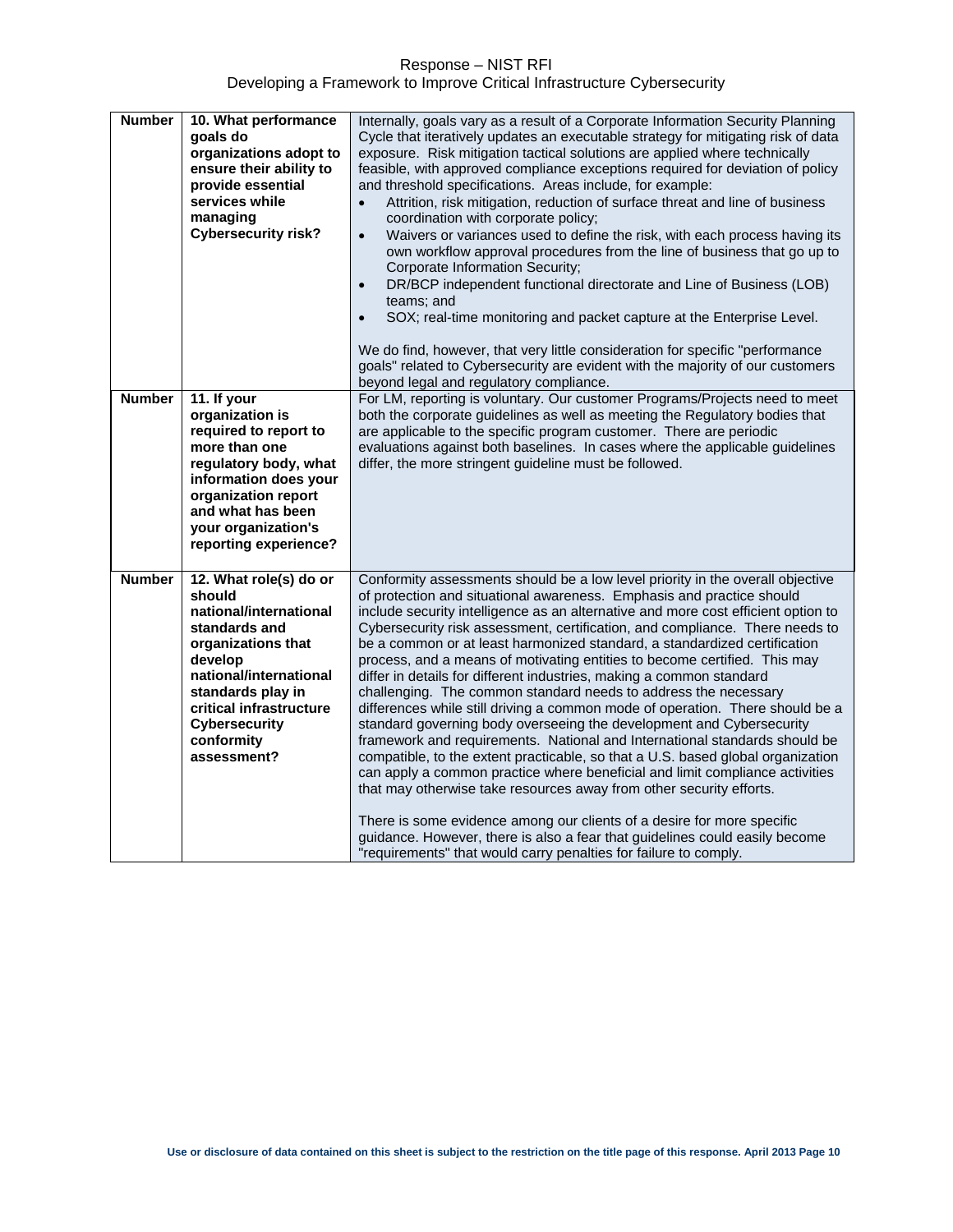<span id="page-10-0"></span>

| 3.0 USE OF FRAMEWORKS, STANDARDS, GUIDELINES, AND BEST PRACTICES |                                                                                                                                                                                                                                                                                                                                                                                                                                                                                                                   |                                                                                                                                                                                                                                                                                                                                                                                                                                                                                                                                                                                                                                                                                                                                                                                                                                                                                                                                                                                                                                                                                                                                                                                                                                                                                                                                                                                                                                                                                                                                                                                                                                                                                                                                                                                                                                                                                                                                                                                                                                                                                                                                                                                                                                                                                                                                      |
|------------------------------------------------------------------|-------------------------------------------------------------------------------------------------------------------------------------------------------------------------------------------------------------------------------------------------------------------------------------------------------------------------------------------------------------------------------------------------------------------------------------------------------------------------------------------------------------------|--------------------------------------------------------------------------------------------------------------------------------------------------------------------------------------------------------------------------------------------------------------------------------------------------------------------------------------------------------------------------------------------------------------------------------------------------------------------------------------------------------------------------------------------------------------------------------------------------------------------------------------------------------------------------------------------------------------------------------------------------------------------------------------------------------------------------------------------------------------------------------------------------------------------------------------------------------------------------------------------------------------------------------------------------------------------------------------------------------------------------------------------------------------------------------------------------------------------------------------------------------------------------------------------------------------------------------------------------------------------------------------------------------------------------------------------------------------------------------------------------------------------------------------------------------------------------------------------------------------------------------------------------------------------------------------------------------------------------------------------------------------------------------------------------------------------------------------------------------------------------------------------------------------------------------------------------------------------------------------------------------------------------------------------------------------------------------------------------------------------------------------------------------------------------------------------------------------------------------------------------------------------------------------------------------------------------------------|
|                                                                  | <b>RFI Question</b>                                                                                                                                                                                                                                                                                                                                                                                                                                                                                               | <b>Lockheed Martin Response</b>                                                                                                                                                                                                                                                                                                                                                                                                                                                                                                                                                                                                                                                                                                                                                                                                                                                                                                                                                                                                                                                                                                                                                                                                                                                                                                                                                                                                                                                                                                                                                                                                                                                                                                                                                                                                                                                                                                                                                                                                                                                                                                                                                                                                                                                                                                      |
| General                                                          | <b>Provide applicability</b><br>of existing<br>publications to<br>address<br><b>Cybersecurity needs,</b><br>including but not<br>limited to the<br>documents<br>developed by<br>international<br><b>standards</b><br>organizations, U.S.<br><b>Government</b><br><b>Agencies and</b><br>organizations; State<br>regulators or Public<br><b>Utility Commissions,</b><br><b>Industry and industry</b><br>associations; other<br><b>Governments and</b><br>non-profits and other<br>non-government<br>organizations. | Internally, we developed our own Cybersecurity (CS) Capabilities Framework<br>(Framework) to provide a common set of Cybersecurity terminology as well as a<br>strategic organizing structure. Our Framework is used as a unifying construct for<br>action to reveal strengths and weaknesses in Cybersecurity capabilities.<br>Strategic use of this Framework includes evaluating capabilities of our corporate<br>partners, internal technologies solutions, business units, talent management,<br>and architectural design re-use. Our Cybersecurity Capabilities Framework is<br>not mandated by legal or regulatory requirements.<br>To understand, measure, and manage privacy risk, we utilize:<br>Generally Accepted Privacy Principles (GAPP)<br>$\bullet$<br>Privacy by Design (PbD)<br>$\bullet$<br>International Organization for Standardization (ISO)<br>$\bullet$<br><b>APEC Privacy Framework</b><br>$\bullet$<br>U.S. government, Federal Trade Commission (FTC)<br>$\bullet$<br>Recommendations for Business and Policy Makers<br>Organisation for Economic Co-operation and Development (OECD)<br>$\bullet$<br><b>Privacy Guidelines</b><br>International Association of Privacy Professionals certifications<br>$\bullet$<br>Additional publications and standards applied include SANS Top 20<br>Controls, NIST SP 800-53 and ISO 27001, DCID, DIACAP, DITSCAP,<br>NERC, FEMA C&A, DoD 8570.1, ITIL, and various SSAAs where<br>applicable.<br>We also support a vast array of customers and programs, each with unique<br>requirements and constraints. In any given program environment there may be<br>one or more frameworks applied, including ISO 17779, ISO 27001, NIST 800-<br>53, DoD Instruction 8500.2, or DISA STIGs. At the corporate level we provide<br>as much flexibility as possible, while still creating an environment that applies<br>appropriate controls. To that end we created a Corporate Information<br>Protection Manual (CIPM) based on controls from several of the major<br>frameworks. ISO 27001 in particular has been fully mapped to our CIPM, and<br>we have attained ISO 27001 certification. For the programs that are contained<br>in a facility the current standards documents like the NIST SP 800-53 and the<br>ISO 27001 are applicable and fairly comprehensive. |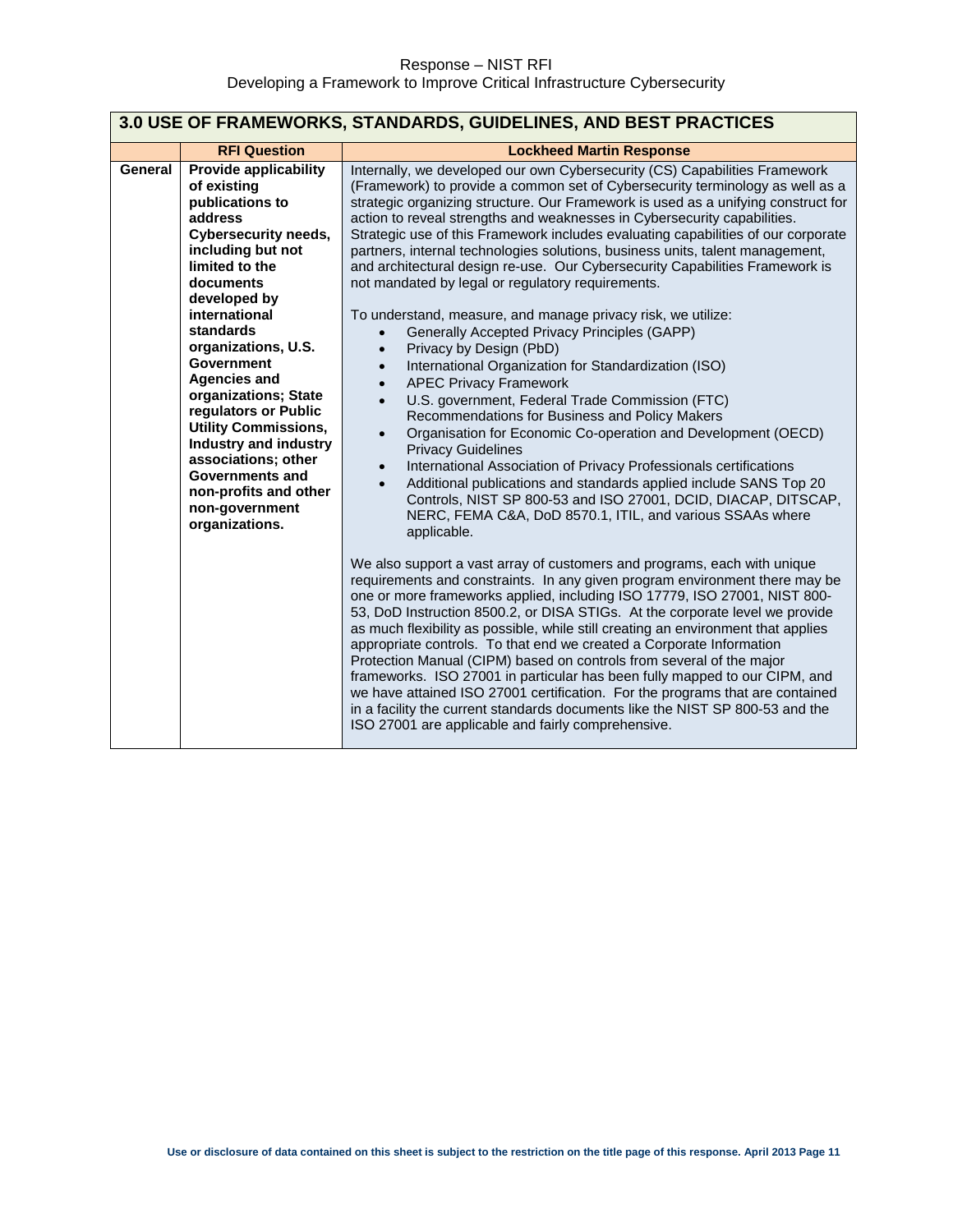| General                        | <b>Supply information</b><br>on the current usage<br>of these existing<br>approaches, the<br>robustness and<br>applicability of these<br>frameworks and<br>standards and what<br>would encourage<br>their increased<br>usage? | Internally, our Cybersecurity Capabilities Framework content provides a<br>taxonomy that rationalizes the wide variety of Cybersecurity activities and<br>capabilities that currently exist or will exist in the future. The CS Capabilities<br>Framework web site itself is constructed as a set of linked wiki pages. This<br>flexible structure allows the community to continually evolve and update its<br>contents to reflect the latest attacks, technologies, standards, and<br>recommended practices. As a result, input to the CS Capabilities Framework<br>web site and its corresponding Reference Libraries is allowed and encouraged<br>by all LM employees. Updates to the site are reviewed by a governance board.<br>The governance board reviews any additions and modifications for suitability.<br>The Framework categorizes Cybersecurity capabilities into a set of Activities.<br>These activities are: Assessment, Engineering, Prevention, Detection,<br>Response & Recovery, Information Operations, and Attack & Exploitation.<br>We created our Corporate Information Protection Manual (CIPM based on<br>controls from several of the major frameworks. ISO 27001 in particular has<br>been fully mapped to our CIPM. We use our experience with the various<br>frameworks to support our customers. Our clients may benefit from a<br>framework that is inclusive of IT and SCADA/control system environments that<br>offers specific guidance for Cybersecurity program development and<br>implementation. Certification and accreditation is a common request from<br>commercial industries looking for a 'seal of approval" for their security programs.<br>Consumers may be drawn to deal with companies that meet a security<br>certification level. |
|--------------------------------|-------------------------------------------------------------------------------------------------------------------------------------------------------------------------------------------------------------------------------|-----------------------------------------------------------------------------------------------------------------------------------------------------------------------------------------------------------------------------------------------------------------------------------------------------------------------------------------------------------------------------------------------------------------------------------------------------------------------------------------------------------------------------------------------------------------------------------------------------------------------------------------------------------------------------------------------------------------------------------------------------------------------------------------------------------------------------------------------------------------------------------------------------------------------------------------------------------------------------------------------------------------------------------------------------------------------------------------------------------------------------------------------------------------------------------------------------------------------------------------------------------------------------------------------------------------------------------------------------------------------------------------------------------------------------------------------------------------------------------------------------------------------------------------------------------------------------------------------------------------------------------------------------------------------------------------------------------------------------------------------------------------------------------------|
|                                |                                                                                                                                                                                                                               |                                                                                                                                                                                                                                                                                                                                                                                                                                                                                                                                                                                                                                                                                                                                                                                                                                                                                                                                                                                                                                                                                                                                                                                                                                                                                                                                                                                                                                                                                                                                                                                                                                                                                                                                                                                         |
| <b>Number</b><br><b>Number</b> | 1. What additional<br>approaches already<br>exist?<br>2. Which of these                                                                                                                                                       | Practices are well known and observed across Critical Infrastructure & Industry<br>as key Cybersecurity risk management components. However, applicability,<br>implementation, and operation are overall business risk decisions.<br>For privacy, we often find that European Union Data Protection Directives and<br>Australian Data Directives apply.<br>European Union Data Protection Directives, Australian Data Directives etc.                                                                                                                                                                                                                                                                                                                                                                                                                                                                                                                                                                                                                                                                                                                                                                                                                                                                                                                                                                                                                                                                                                                                                                                                                                                                                                                                                   |
|                                | approaches apply<br>across sectors?                                                                                                                                                                                           | apply against Privacy.                                                                                                                                                                                                                                                                                                                                                                                                                                                                                                                                                                                                                                                                                                                                                                                                                                                                                                                                                                                                                                                                                                                                                                                                                                                                                                                                                                                                                                                                                                                                                                                                                                                                                                                                                                  |
| <b>Number</b>                  | 3. Which<br>organizations use<br>these approaches?                                                                                                                                                                            | Depending upon the risk based framework - all, select, few, none, or additional<br>practices (controls, design, operational processes, etc.) may be critical.                                                                                                                                                                                                                                                                                                                                                                                                                                                                                                                                                                                                                                                                                                                                                                                                                                                                                                                                                                                                                                                                                                                                                                                                                                                                                                                                                                                                                                                                                                                                                                                                                           |
| <b>Number</b>                  | 4. What, if any, are<br>the limitations of<br>using such<br>approaches?                                                                                                                                                       | Cost to implement, maintain & monitor, as well as employee skill development &<br>availability, and evolving & sometimes unclear regulation impact activities that<br>can limit profit/sustainability and slow down technological innovation. These<br>efforts along with down-flow impact activities can limit profit/sustainability and<br>slow down innovation. The approaches must ensure the flexibility across<br>multiple industries, allow for evolving threats and technologies, and still be<br>specific enough to result in the intended effects.                                                                                                                                                                                                                                                                                                                                                                                                                                                                                                                                                                                                                                                                                                                                                                                                                                                                                                                                                                                                                                                                                                                                                                                                                            |
| <b>Number</b>                  | 5. What, if any,<br>modifications could<br>make these<br>approaches more<br>useful?                                                                                                                                           | Modifications to make these approaches more useful are dependent on<br>environment as to threat, design, and operation/business risk assessment.<br>There may need to be a top level framework and then the inclusion of sector<br>specific needs as an integrated model.                                                                                                                                                                                                                                                                                                                                                                                                                                                                                                                                                                                                                                                                                                                                                                                                                                                                                                                                                                                                                                                                                                                                                                                                                                                                                                                                                                                                                                                                                                               |
| <b>Number</b>                  | 6. How do these<br>approaches take into<br>account sector-<br>specific needs?                                                                                                                                                 | In general, not very well. However, we can say that our Cybersecurity related<br>standards are aligned within the Cybersecurity Risk Model.                                                                                                                                                                                                                                                                                                                                                                                                                                                                                                                                                                                                                                                                                                                                                                                                                                                                                                                                                                                                                                                                                                                                                                                                                                                                                                                                                                                                                                                                                                                                                                                                                                             |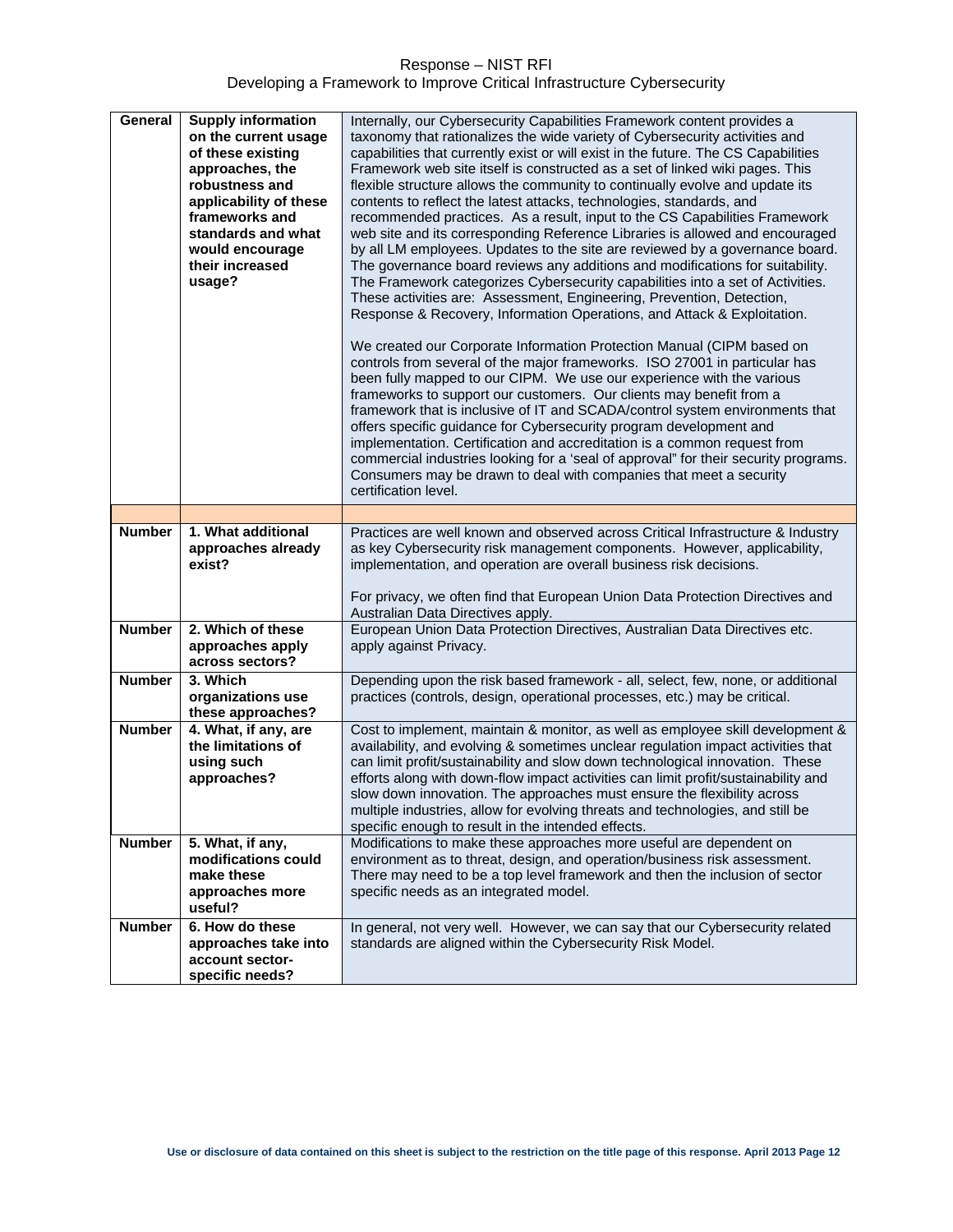| <b>Number</b> | 7. When using an<br>existing framework,<br>should there be a<br>related sector-<br>specific standards<br>development process<br>or voluntary<br>program?                   | Yes, there should be a related sector related, specific standards development<br>process. All frameworks should be tailored to their specific industry. Internally,<br>we have Corporate Policy and associated allocations for internal IT standards<br>that include external alignment, monitoring, and comment. On the other hand,<br>invasive oversight of non-business essential areas may detract from defining<br>the overall risk, threat, and vulnerability of Core and Critical data, processes;<br>information needed to build a strong secure business. This industry tailored<br>approach will encourage participation. It will be necessary to get good buy-in<br>and participation. The framework should offer as much detail as possible on the<br>intent of the guideline and allows for various techniques in which the intent<br>could be met. All frameworks should be tailored to their specific industry. We<br>suggest tailoring the standards/requirements to the specific industry and allow<br>the governing bodies to apply a weighted unbiased rating system across the<br>community. This in turn would make the certification more valuable to the<br>specific sector. |
|---------------|----------------------------------------------------------------------------------------------------------------------------------------------------------------------------|-----------------------------------------------------------------------------------------------------------------------------------------------------------------------------------------------------------------------------------------------------------------------------------------------------------------------------------------------------------------------------------------------------------------------------------------------------------------------------------------------------------------------------------------------------------------------------------------------------------------------------------------------------------------------------------------------------------------------------------------------------------------------------------------------------------------------------------------------------------------------------------------------------------------------------------------------------------------------------------------------------------------------------------------------------------------------------------------------------------------------------------------------------------------------------------------------------|
| <b>Number</b> | 8. What can the role<br>of sector-specific<br>agencies and related<br>sector coordinating<br>councils be in<br>developing and<br>promoting the use of<br>these approaches? | In general, sector-specific agencies and coordinating councils can help to<br>include the sector specific efforts that already exist and continue to evolve as<br>well as ensure participation of sector stakeholders. Agencies can establish and<br>host sector-specific events that promote Cybersecurity efforts and techniques<br>that are specific to that sector. The developed approaches can be published in<br>standard trade publications and presented at sector specific seminars and<br>conferences. Recognition can be given to those entities that demonstrate a<br>high level of "compliance" with the approaches.<br>An example would be to provide different standards/requirements for multiple<br>company categories based on size, product/data/information sensitivity, etc.<br>which would allow sector coordination with governing bodies to apply a<br>weighted rating system that would not be biased across the business                                                                                                                                                                                                                                                 |
|               |                                                                                                                                                                            | community; This rating standard could provide a federated compliance<br>approach allowing companies to assume the same level of Cybersecurity risk<br>when doing business.                                                                                                                                                                                                                                                                                                                                                                                                                                                                                                                                                                                                                                                                                                                                                                                                                                                                                                                                                                                                                          |
| <b>Number</b> | 9. What other<br>outreach efforts<br>would be helpful?                                                                                                                     | Within sensitive commercial or public infrastructure, a Cybersecurity Simulation<br>standard(s), to include governing bodies with real-time sharing of Cyber<br>intelligence would encourage Cyber Simulation labs for testing and possibly<br>create new business/competition models which would only benefit the evolution<br>and maturity of Cybersecurity frameworks.                                                                                                                                                                                                                                                                                                                                                                                                                                                                                                                                                                                                                                                                                                                                                                                                                           |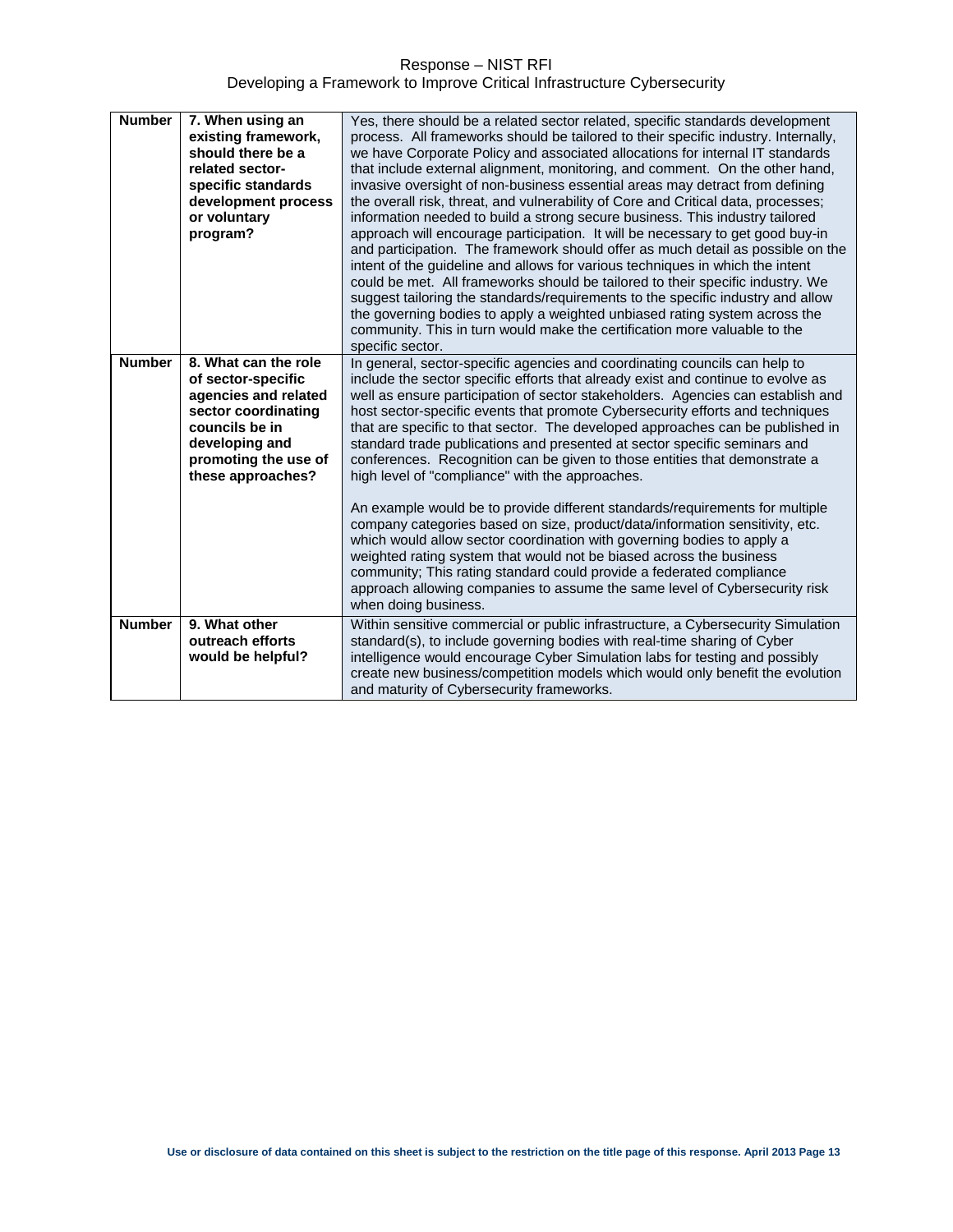<span id="page-13-0"></span>

| <b>4.0 SPECIFIC INDUSTRY PRACTICES COMMENTS</b> |                                                                                                                                                                                                                                                                                                                                                                                                                                                                                                                                                                                                                                                                                  |                                                                                                                                                                                                                                                                                                                                                                                                                                                                                                                               |
|-------------------------------------------------|----------------------------------------------------------------------------------------------------------------------------------------------------------------------------------------------------------------------------------------------------------------------------------------------------------------------------------------------------------------------------------------------------------------------------------------------------------------------------------------------------------------------------------------------------------------------------------------------------------------------------------------------------------------------------------|-------------------------------------------------------------------------------------------------------------------------------------------------------------------------------------------------------------------------------------------------------------------------------------------------------------------------------------------------------------------------------------------------------------------------------------------------------------------------------------------------------------------------------|
|                                                 | <b>Question</b>                                                                                                                                                                                                                                                                                                                                                                                                                                                                                                                                                                                                                                                                  | <b>Lockheed Martin Response</b>                                                                                                                                                                                                                                                                                                                                                                                                                                                                                               |
| General                                         | Identify the core<br>practices that are<br>broadly applicable<br>within your<br>organization.                                                                                                                                                                                                                                                                                                                                                                                                                                                                                                                                                                                    | Internally, all practices are included at varied levels based on resultant risk<br>controls and mitigations from the Enterprise Risk Framework. However, in<br>addition to business policy and specific customer contract<br>requirement/guidance, we employ ISO 27001 requirements and implementation<br>guidelines to assess key policies and supporting activities in the areas of:<br>Security policy<br>$\bullet$<br>Organizing information security<br>$\bullet$                                                        |
|                                                 |                                                                                                                                                                                                                                                                                                                                                                                                                                                                                                                                                                                                                                                                                  | Asset management<br>$\bullet$<br>Human resources security<br>$\bullet$<br>Physical and environmental security<br>$\bullet$<br>Communications and operations management<br>$\bullet$<br>Access control<br>$\bullet$<br>Information systems acquisition, development, and maintenance<br>$\bullet$<br>Information security incident management<br>$\bullet$<br>Business continuity management<br>$\bullet$<br>Compliance<br>$\bullet$                                                                                           |
|                                                 |                                                                                                                                                                                                                                                                                                                                                                                                                                                                                                                                                                                                                                                                                  | This forms the basis for the LM Information Security Management System<br>(ISMS). We also use our Corporate Information Protection Manual (CIPM) and<br>customer specific guidance.                                                                                                                                                                                                                                                                                                                                           |
| General                                         | <b>Supply information</b><br>on the adoption of<br>the following<br>practices as they<br>pertain to the critical<br>infrastructure<br>components below:<br>i. Separation of<br>business from<br>operational systems<br>ii. Use of encryption<br>and key<br>management<br>iii. Identification and<br>authorization of<br>users accessing<br>systems<br>iv. Asset<br>identification and<br>management<br>v. Monitoring and<br>incident detection<br>tools and<br>capabilities<br>vi. Incident handling<br>policies and<br>procedures<br>vii. Mission/system<br>resiliency practices<br>viii. Security<br>engineering<br>practices<br>ix. Privacy and civil<br>liberties protection | Our commercial clients are widely familiar with the practices identified in $i. - ix.$<br>Most have implemented these controls and best practices. However, many have<br>inconsistent or incomplete implementations across their full enterprises. We<br>often encounter systems that do not follow the policies and procedures as<br>defined or where exceptions exist that are not documented. These<br>inconsistencies result in unknown vulnerabilities to the system owners yielding<br>unexpected risk to the business. |
|                                                 |                                                                                                                                                                                                                                                                                                                                                                                                                                                                                                                                                                                                                                                                                  |                                                                                                                                                                                                                                                                                                                                                                                                                                                                                                                               |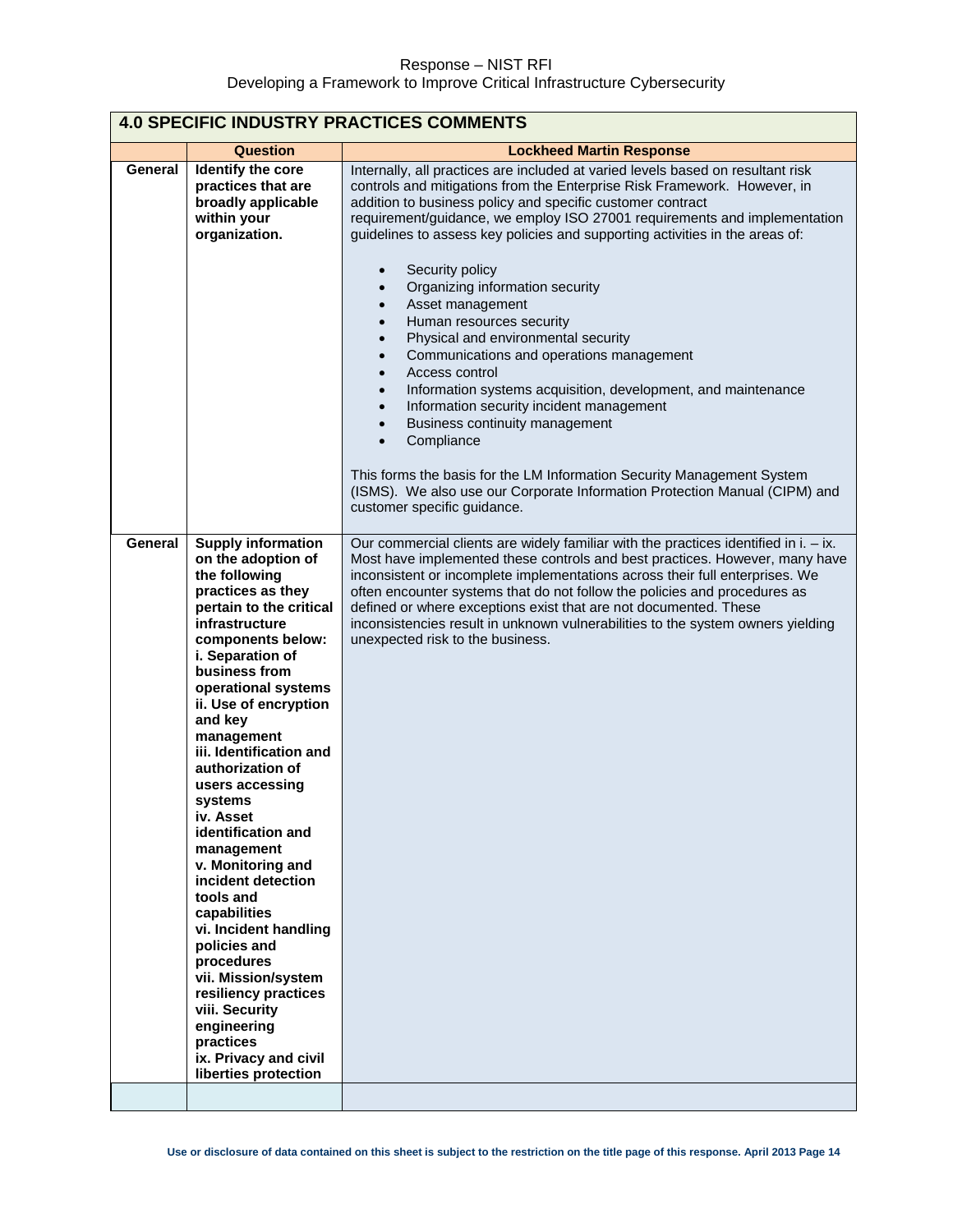| <b>Number</b> | 1. Are these<br>practices widely<br>used throughout<br>critical<br>infrastructure and<br>industry?                                                 | We find that with our customer organizations, these practices are well known<br>and observed across Critical Infrastructure & Industry as key Cybersecurity risk<br>management components. However, applicability, implementation, and<br>operation tend to be an overall business risk decision.                                                                                                                                                                                                                                                                                                                                                                                                                                                                                                                                                                                                                                                                                                                                                         |
|---------------|----------------------------------------------------------------------------------------------------------------------------------------------------|-----------------------------------------------------------------------------------------------------------------------------------------------------------------------------------------------------------------------------------------------------------------------------------------------------------------------------------------------------------------------------------------------------------------------------------------------------------------------------------------------------------------------------------------------------------------------------------------------------------------------------------------------------------------------------------------------------------------------------------------------------------------------------------------------------------------------------------------------------------------------------------------------------------------------------------------------------------------------------------------------------------------------------------------------------------|
| <b>Number</b> | 2. How do these<br>practices relate to<br>existing<br>international<br>standards and<br>practices?                                                 | Practices i. Thru viii. can be associated with existing ISOs. These standards<br>generally map well to ISO 27001.                                                                                                                                                                                                                                                                                                                                                                                                                                                                                                                                                                                                                                                                                                                                                                                                                                                                                                                                         |
| <b>Number</b> | 3. Which of these<br>practices do<br>commenters see as<br>being the most<br>critical for the<br>secure operation of<br>critical<br>infrastructure? | Depending on the risk based framework - all, select few, none, or additional<br>practices (controls, design, operational processes, etc) may be critical.<br>However they cannot be accessed thru text and lists alone.<br>Internally, our core Corporate Information Security controls for our business<br>areas support the research, design, development, manufacture, integration,<br>deployment, fabrication, and operational support of systems and solutions for<br>our customers. Our Information Security Management System comprises<br>frameworks to consistently design, implement, manage, maintain, and enforce<br>Information Security processes and controls and to protect confidentiality,<br>integrity, and availability of information. We leverage the ISO 27001 certification<br>to enhance and create proactive Cybersecurity solutions within our own Cyber<br>Innovation and Technology Center. The most common practices are those<br>dealing with user identification/authorization, physical security, and access<br>control. |
| <b>Number</b> | 4. Are some of these<br>practices not<br>applicable for<br>business or mission<br>needs within<br>particular sectors?                              | All of these practices are applicable to both our internal business and customer<br>mission or business needs. The implementation varies depending on the risk<br>based management framework that is based on business, mission, program,<br>sector, etc. Privacy practices are usually implemented in response to regulatory<br>requirements. Where practices are implemented at an enterprise level, specific<br>implementations need to allow wide variability across a range of systems as<br>often times a single solution or approach is not feasible.                                                                                                                                                                                                                                                                                                                                                                                                                                                                                              |
| <b>Number</b> | 5. Which of these<br>practices pose the<br>most significant<br>implementation<br>challenge?                                                        | The biggest challenge depends upon the environment as to threat, design, and<br>operational business risk assessment required and result may be a<br>combination. Ongoing challenges are:<br>Follow up audit reviews to confirm compliance<br>Address issues in the risk treatment plan<br>$\bullet$<br>Maintain LM security policy alignment and traceability<br>$\bullet$<br>Continuous monitoring<br>CMMI continuous process improvement<br>Security Intelligence<br>Embedded system and operational systems often pose a significant challenge<br>by the nature of their distributed remote operations, often lower processing and<br>storage capabilities and unique requirements. This creates diversity in the<br>implementation as compared to enterprise data center based IT systems.                                                                                                                                                                                                                                                           |
| <b>Number</b> | 6. How are<br>standards or<br>guidelines utilized<br>by organizations in<br>the implementation<br>of these practices?                              | Cybersecurity related Standards are aligned within our Cybersecurity Risk<br>Model. Our Information Security Management System (ISMS) ensures that IS<br>policies and procedures across our Corporation, Business areas, Product lines,<br>Functional organizations, and Programs are aligned, comprehensive, and<br>provide a base for current and future Cybersecurity products and services. The<br>ISMS requirement to continually review and improve our policies and<br>procedures gives our customers confidence in our commitment to best<br>practices, consistency, currency, and agility. Our approach also provides a<br>competitive advantage and reduction in costs connected with improved process<br>efficiency and management of IS costs.                                                                                                                                                                                                                                                                                                |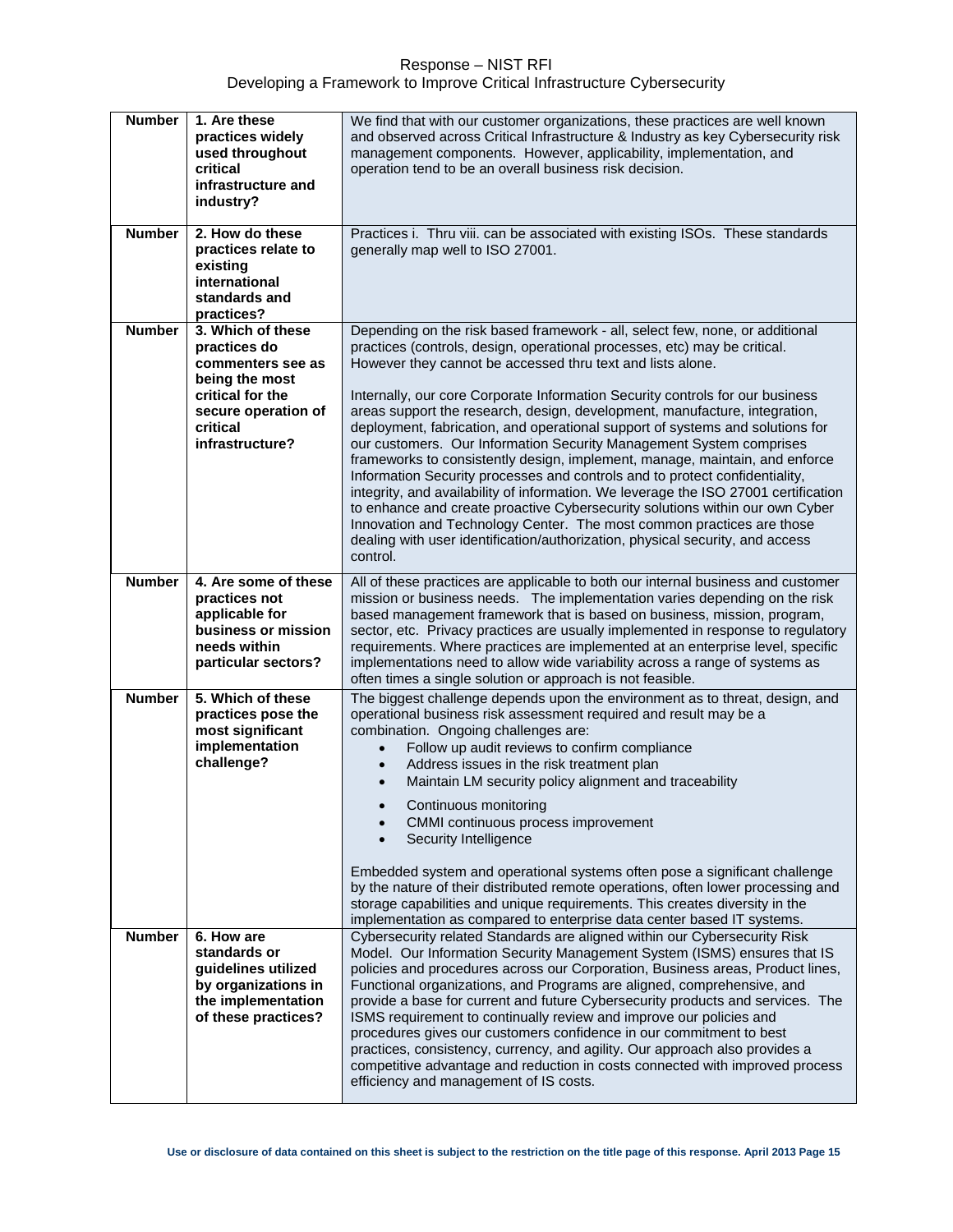| <b>Number</b> | 7. Do organizations<br>have a methodology<br>in place for the<br>proper allocation of<br>business resources<br>to invest in, create,<br>and maintain IT<br>standards? | Internally, Corporate Policy and associated allocations exist for internal IT<br>standards that may include external alignment, monitoring, and comment. Our<br>Information Security Management System (ISMS) requires top management<br>engagement in all our organization and product lines across all IS elements.<br>Our corporation benefits from the engagement and visibility of our top<br>management by ensuring that our corporation and customers receive<br>information solutions that maintain confidentiality, integrity, and availability. The<br>ISMS requires that we provide IS corporate governance. We resource corporate<br>information assurance (IA) initiatives, allocate personnel, align technology<br>partners, and task supporting organizations. Our corporate management places<br>a high priority on IS, demonstrating our commitment to current and future<br>customers.<br>However, it is not our experience that this is evidenced across all of our<br>customers. There is wide variability in the maturity and comprehensiveness<br>between industries as well as between different c0ompanies within the same<br>industry. |
|---------------|-----------------------------------------------------------------------------------------------------------------------------------------------------------------------|-----------------------------------------------------------------------------------------------------------------------------------------------------------------------------------------------------------------------------------------------------------------------------------------------------------------------------------------------------------------------------------------------------------------------------------------------------------------------------------------------------------------------------------------------------------------------------------------------------------------------------------------------------------------------------------------------------------------------------------------------------------------------------------------------------------------------------------------------------------------------------------------------------------------------------------------------------------------------------------------------------------------------------------------------------------------------------------------------------------------------------------------------------------------|
| <b>Number</b> | 8. Do organizations                                                                                                                                                   | Yes, internally we have a formal escalation process that leverages both local                                                                                                                                                                                                                                                                                                                                                                                                                                                                                                                                                                                                                                                                                                                                                                                                                                                                                                                                                                                                                                                                                   |
|               | have a formal<br>escalation process                                                                                                                                   | and corporate notification paths as severity and situational awareness dictates.<br>Our own Risk and Compliance Committee includes representation from                                                                                                                                                                                                                                                                                                                                                                                                                                                                                                                                                                                                                                                                                                                                                                                                                                                                                                                                                                                                          |
|               | to address                                                                                                                                                            | Corporate Information Security supported with a Cybersecurity risk reporting                                                                                                                                                                                                                                                                                                                                                                                                                                                                                                                                                                                                                                                                                                                                                                                                                                                                                                                                                                                                                                                                                    |
|               | <b>Cybersecurity risks</b>                                                                                                                                            | model/process, Cybersecurity Incident Response Playbook and the Privacy                                                                                                                                                                                                                                                                                                                                                                                                                                                                                                                                                                                                                                                                                                                                                                                                                                                                                                                                                                                                                                                                                         |
|               | that suddenly                                                                                                                                                         | Incident Response Playbook.                                                                                                                                                                                                                                                                                                                                                                                                                                                                                                                                                                                                                                                                                                                                                                                                                                                                                                                                                                                                                                                                                                                                     |
|               | increase in                                                                                                                                                           |                                                                                                                                                                                                                                                                                                                                                                                                                                                                                                                                                                                                                                                                                                                                                                                                                                                                                                                                                                                                                                                                                                                                                                 |
|               | severity?                                                                                                                                                             | Most, but not all, of our clients have formal escalation processes as well. They                                                                                                                                                                                                                                                                                                                                                                                                                                                                                                                                                                                                                                                                                                                                                                                                                                                                                                                                                                                                                                                                                |
|               |                                                                                                                                                                       | vary widely in their completeness and in the communications and awareness to<br>their employees often resulting in policies and processes that exist in                                                                                                                                                                                                                                                                                                                                                                                                                                                                                                                                                                                                                                                                                                                                                                                                                                                                                                                                                                                                         |
|               |                                                                                                                                                                       | documentation but which may not be understood and useful in times of need.                                                                                                                                                                                                                                                                                                                                                                                                                                                                                                                                                                                                                                                                                                                                                                                                                                                                                                                                                                                                                                                                                      |
| <b>Number</b> | 9. What risks to                                                                                                                                                      | Internally, our Legal organization establishes the detailed requirements for                                                                                                                                                                                                                                                                                                                                                                                                                                                                                                                                                                                                                                                                                                                                                                                                                                                                                                                                                                                                                                                                                    |
|               | privacy and civil                                                                                                                                                     | implementing banner statements and disclaimer statements on computing and                                                                                                                                                                                                                                                                                                                                                                                                                                                                                                                                                                                                                                                                                                                                                                                                                                                                                                                                                                                                                                                                                       |
|               | liberties do                                                                                                                                                          | information systems and related information resources to inform our employees                                                                                                                                                                                                                                                                                                                                                                                                                                                                                                                                                                                                                                                                                                                                                                                                                                                                                                                                                                                                                                                                                   |
|               | commenters                                                                                                                                                            | of the security monitoring of our system. Additionally our users and system                                                                                                                                                                                                                                                                                                                                                                                                                                                                                                                                                                                                                                                                                                                                                                                                                                                                                                                                                                                                                                                                                     |
|               | perceive in the                                                                                                                                                       | designers, developers and operators are trained in the impacts to privacy and                                                                                                                                                                                                                                                                                                                                                                                                                                                                                                                                                                                                                                                                                                                                                                                                                                                                                                                                                                                                                                                                                   |
|               | application of these                                                                                                                                                  | civil liberties. For sensitive systems additional controls on data security, access                                                                                                                                                                                                                                                                                                                                                                                                                                                                                                                                                                                                                                                                                                                                                                                                                                                                                                                                                                                                                                                                             |
|               | practices?                                                                                                                                                            | and use are provided and additional training and communications are                                                                                                                                                                                                                                                                                                                                                                                                                                                                                                                                                                                                                                                                                                                                                                                                                                                                                                                                                                                                                                                                                             |
|               |                                                                                                                                                                       | established.                                                                                                                                                                                                                                                                                                                                                                                                                                                                                                                                                                                                                                                                                                                                                                                                                                                                                                                                                                                                                                                                                                                                                    |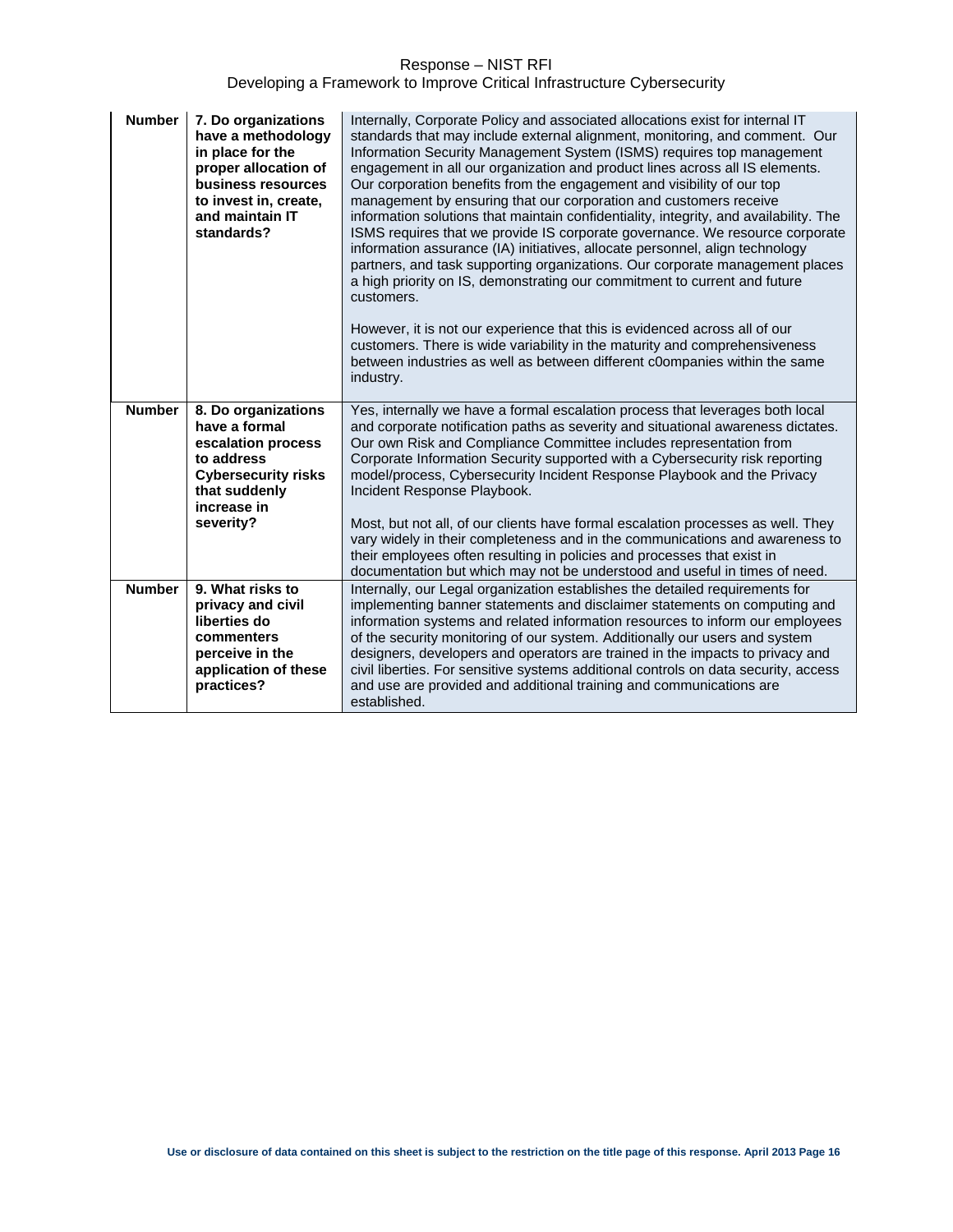| <b>Number</b> | 10. What are the       |                                                                                                                                                                                                                                                                                                                                                                                                                                                                                                                                                                                                                                                                                                                                                                          |  |  |  |
|---------------|------------------------|--------------------------------------------------------------------------------------------------------------------------------------------------------------------------------------------------------------------------------------------------------------------------------------------------------------------------------------------------------------------------------------------------------------------------------------------------------------------------------------------------------------------------------------------------------------------------------------------------------------------------------------------------------------------------------------------------------------------------------------------------------------------------|--|--|--|
|               | international          | U.S. and non-U.S. business entities present complex variables by each country<br>for a US Based Company with International Locations. The majority of our work                                                                                                                                                                                                                                                                                                                                                                                                                                                                                                                                                                                                           |  |  |  |
|               | implications of this   | is for the US government, so we concentrate on NIST SP 800-53 and ISO                                                                                                                                                                                                                                                                                                                                                                                                                                                                                                                                                                                                                                                                                                    |  |  |  |
|               | Framework on your      | 27001. They agree in most areas although there are exceptions. We make                                                                                                                                                                                                                                                                                                                                                                                                                                                                                                                                                                                                                                                                                                   |  |  |  |
|               | global business or     | every effort to have ISO involved in any planned infrastructure work so that we                                                                                                                                                                                                                                                                                                                                                                                                                                                                                                                                                                                                                                                                                          |  |  |  |
|               | in policymaking in     | have compatible international standards. The privacy laws in some countries do                                                                                                                                                                                                                                                                                                                                                                                                                                                                                                                                                                                                                                                                                           |  |  |  |
|               | other countries?       | impact system design, operations and controls and may require data                                                                                                                                                                                                                                                                                                                                                                                                                                                                                                                                                                                                                                                                                                       |  |  |  |
|               |                        | segregation as well as additional limitations on data access and usage.                                                                                                                                                                                                                                                                                                                                                                                                                                                                                                                                                                                                                                                                                                  |  |  |  |
|               |                        | Our Information Security Management System (ISMS) encourages global<br>problem-solving across all aspects of information security including our people,<br>processes, teammates, and partners as well as our hardware, software, and<br>networks suppliers. ISMS requirements ensure that our total organization works<br>together to ensure IS in our deliverables including our:<br>• Engineering and technology organizations<br>• Performance and operating excellence organizations<br>• Enterprise Business Solutions (EBS) and Chief Information<br>• Office (CIO) organizations<br>• Global supply chain management organizations<br>• Human resources and Talent and Organizational Development (T&OD)<br>organizations<br>• Finance and business organizations |  |  |  |
|               |                        | • Security operations and continuity of operations organizations.                                                                                                                                                                                                                                                                                                                                                                                                                                                                                                                                                                                                                                                                                                        |  |  |  |
|               |                        | International implications are based on regional government regulations which<br>need to account for the regional variations in regulation.                                                                                                                                                                                                                                                                                                                                                                                                                                                                                                                                                                                                                              |  |  |  |
|               |                        |                                                                                                                                                                                                                                                                                                                                                                                                                                                                                                                                                                                                                                                                                                                                                                          |  |  |  |
| <b>Number</b> | 11. How should any     | In accordance with existing policy and regulatory guidance. This should be                                                                                                                                                                                                                                                                                                                                                                                                                                                                                                                                                                                                                                                                                               |  |  |  |
|               | risks to privacy and   | handled like Personally Identifiable Information with no access to non-                                                                                                                                                                                                                                                                                                                                                                                                                                                                                                                                                                                                                                                                                                  |  |  |  |
|               | civil liberties be     | anonymous data. Privacy risks should be mitigated and minimized through                                                                                                                                                                                                                                                                                                                                                                                                                                                                                                                                                                                                                                                                                                  |  |  |  |
|               | managed?               | governance, awareness, training, communication, and implementation (i.e:                                                                                                                                                                                                                                                                                                                                                                                                                                                                                                                                                                                                                                                                                                 |  |  |  |
|               |                        | privacy by design, and no access to non-anonymous data).                                                                                                                                                                                                                                                                                                                                                                                                                                                                                                                                                                                                                                                                                                                 |  |  |  |
| <b>Number</b> | 12. In addition to the | Yes the Framework should include risk methodology based practices as                                                                                                                                                                                                                                                                                                                                                                                                                                                                                                                                                                                                                                                                                                     |  |  |  |
|               | practices noted        | required based on the business analysis and assessment. Other areas to                                                                                                                                                                                                                                                                                                                                                                                                                                                                                                                                                                                                                                                                                                   |  |  |  |
|               | above, are there       | include are:                                                                                                                                                                                                                                                                                                                                                                                                                                                                                                                                                                                                                                                                                                                                                             |  |  |  |
|               | other core practices   | Commitment to Training<br>$\bullet$                                                                                                                                                                                                                                                                                                                                                                                                                                                                                                                                                                                                                                                                                                                                      |  |  |  |
|               | that should be         | Enhancing Knowledge, Skills, Abilities; and Employee Awareness<br>$\bullet$                                                                                                                                                                                                                                                                                                                                                                                                                                                                                                                                                                                                                                                                                              |  |  |  |
|               | considered for         |                                                                                                                                                                                                                                                                                                                                                                                                                                                                                                                                                                                                                                                                                                                                                                          |  |  |  |
|               | inclusion in the       | Internally, our Information Security Management System (ISMS) requires an                                                                                                                                                                                                                                                                                                                                                                                                                                                                                                                                                                                                                                                                                                |  |  |  |
|               | Framework?             | organizational commitment to awareness and training that delivers direct                                                                                                                                                                                                                                                                                                                                                                                                                                                                                                                                                                                                                                                                                                 |  |  |  |
|               |                        | benefits to our current and future customers and our corporation. We apply a                                                                                                                                                                                                                                                                                                                                                                                                                                                                                                                                                                                                                                                                                             |  |  |  |
|               |                        | rigorous talent management initiative containing a complete career path and                                                                                                                                                                                                                                                                                                                                                                                                                                                                                                                                                                                                                                                                                              |  |  |  |
|               |                        | compensation component to identify Information Security or Information<br>Assurance experts in designing and implementing total life cycle production and                                                                                                                                                                                                                                                                                                                                                                                                                                                                                                                                                                                                                |  |  |  |
|               |                        | servicing solutions. We continually work to obtain leading expertise via our                                                                                                                                                                                                                                                                                                                                                                                                                                                                                                                                                                                                                                                                                             |  |  |  |
|               |                        | experienced professional acquisition activities as well as our college recruiting                                                                                                                                                                                                                                                                                                                                                                                                                                                                                                                                                                                                                                                                                        |  |  |  |
|               |                        | and STEM outreach activities. In 2008, we introduced a Cyber University to                                                                                                                                                                                                                                                                                                                                                                                                                                                                                                                                                                                                                                                                                               |  |  |  |
|               |                        | ensure our Cybersecurity subject matter experts (SMEs) receive and maintain                                                                                                                                                                                                                                                                                                                                                                                                                                                                                                                                                                                                                                                                                              |  |  |  |
|               |                        | leading edge training and access to courses that enable them to attain relevant                                                                                                                                                                                                                                                                                                                                                                                                                                                                                                                                                                                                                                                                                          |  |  |  |
|               |                        | Cybersecurity accreditations. We also require comprehensive yearly awareness                                                                                                                                                                                                                                                                                                                                                                                                                                                                                                                                                                                                                                                                                             |  |  |  |
|               |                        | training for every employee as well as provide ongoing communications about<br>emerging threats changes to our policies, procedures and technical controls to                                                                                                                                                                                                                                                                                                                                                                                                                                                                                                                                                                                                            |  |  |  |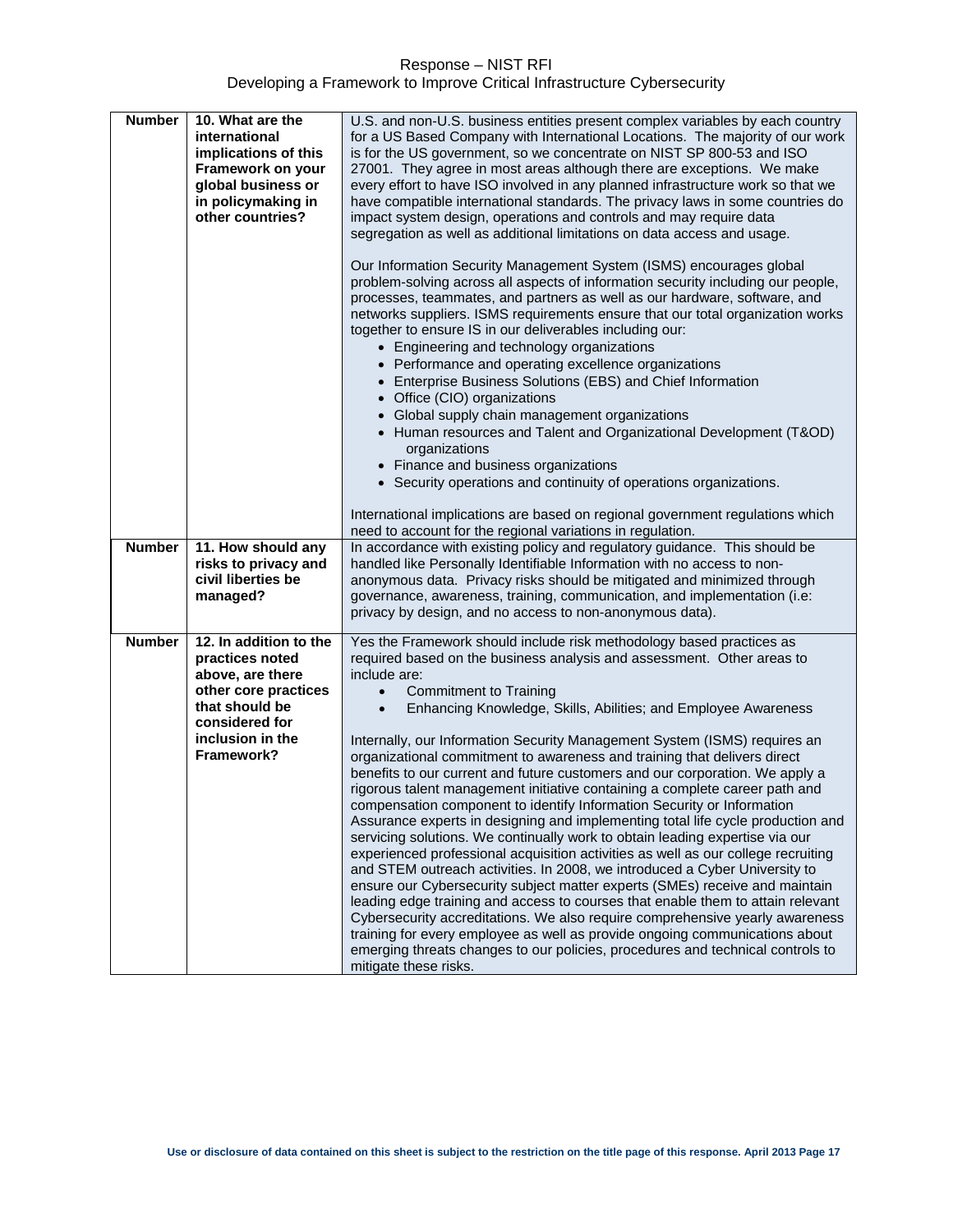# <span id="page-17-0"></span>**5.0 ISA FRAMEWORK SURVEY**

**Additional response requested on the practices below. This data will be used to help guide the NIST RFI collection in addition to serving as LM input to ISAlliance. The ISAlliance promotes sound security practices. The survey responses will reflect what good security companies should be doing and may aid in illustrating what a practical baseline framework might look like. Results will be presented in aggregate form without specific company identification.**

| <b>Proven Effective Cybersecurity Controls</b>                                                 | <b>Lockheed</b><br><b>Martin Status</b> | <b>Lockheed Martin Comments</b>                                                                                                                                                          |
|------------------------------------------------------------------------------------------------|-----------------------------------------|------------------------------------------------------------------------------------------------------------------------------------------------------------------------------------------|
| Cross-departmental Executive vested with strategic                                             | Currently                               |                                                                                                                                                                                          |
| control of cyber systems.                                                                      | implemented                             |                                                                                                                                                                                          |
| Establish a cross-enterprise "Cyber Risk Team" to<br>identify cyber risk.                      | Currently<br>implemented                |                                                                                                                                                                                          |
| Have regular "Cyber Risk Team" meetings.                                                       | Currently<br>implemented                |                                                                                                                                                                                          |
| Develop and adopt a cyber risk management plan.                                                | Currently<br>implemented                |                                                                                                                                                                                          |
| Develop and adopt an enterprise cyber risk budget.                                             | Currently<br>implemented                | Not just a "risk" budget, but a full<br>Cybersecurity program<br>management budget.                                                                                                      |
| Implement, Analyze, Test, and Feedback                                                         | Currently<br>implemented                |                                                                                                                                                                                          |
| Eliminate unnecessary data and inventory and monitor<br>what is left.                          | Currently<br>implemented                | Consideration for the importance<br>and sensitivity of all data should be<br>qiven.                                                                                                      |
| Ensure essential controls are met; regularly audit to<br>make sure these controls remain met.  | Currently<br>implemented                | Yes, but also audit the actual<br>effectiveness of the control. It is<br>important to note that just because<br>a control is in place does not<br>necessarily mean that it is effective. |
| Change default credentials / administrative passwords.                                         | Currently<br>implemented                |                                                                                                                                                                                          |
| Avoid shared credentials.                                                                      | Currently<br>implemented                |                                                                                                                                                                                          |
| Implement a firewall or access control list (ACL) on<br>remote access/administration services. | Currently<br>implemented                |                                                                                                                                                                                          |
| <b>Update Anti-Virus and Other Software.</b>                                                   | Currently<br>implemented                |                                                                                                                                                                                          |
| <b>Utilize IP "Blacklisting."</b>                                                              | Currently<br>implemented                |                                                                                                                                                                                          |
| <b>Audit User Accounts.</b>                                                                    | Currently<br>implemented                |                                                                                                                                                                                          |
| Restrict and monitor privileged users.                                                         | Currently<br>implemented                |                                                                                                                                                                                          |
| Monitor and filter outbound network traffic.                                                   | Currently<br>implemented                |                                                                                                                                                                                          |
| <b>Proven Effective Cybersecurity Controls</b>                                                 | <b>Comments</b>                         | <b>Comments</b>                                                                                                                                                                          |
| Application testing and code review.                                                           | Currently                               | A component of a comprehensive                                                                                                                                                           |
|                                                                                                | implemented                             | secure system development<br>lifecycle methodology.                                                                                                                                      |